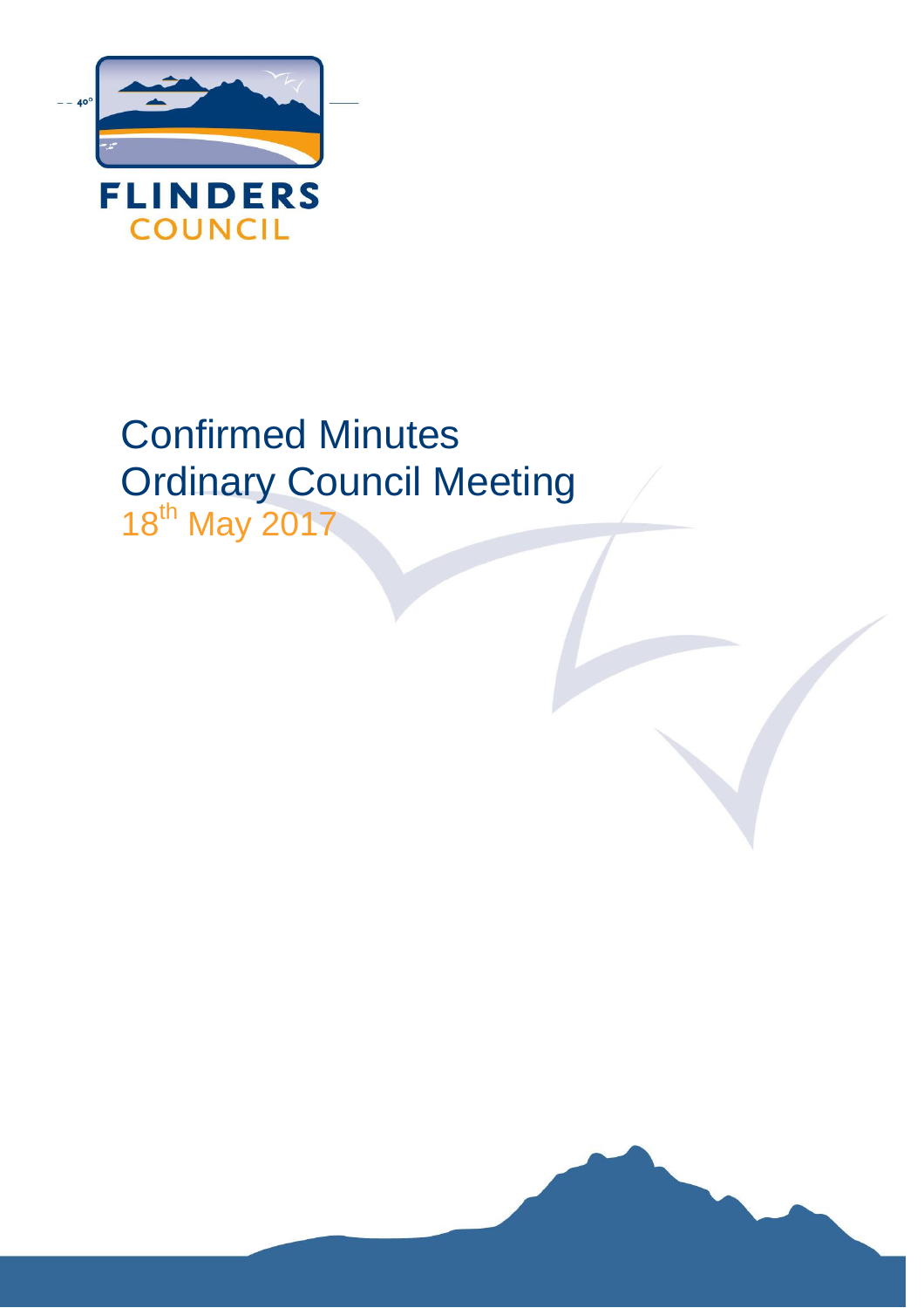## FLINDERS COUNCIL ORDINARY MEETING

CONFIRMED MINUTES

| DATE:              | Thursday 18 <sup>th</sup> May 2017     |
|--------------------|----------------------------------------|
| <b>VENUE:</b>      | Lady Barron Memorial Hall, Lady Barron |
| <b>COMMENCING:</b> | 1.15 <sub>pm</sub>                     |

## PRESENT

Mayor Carol Cox Deputy Mayor Marc Cobham Cr Chris Rhodes Cr Peter Rhodes Cr David Williams Cr Gerald Willis

## APOLOGIES

Cr Ken Stockton

#### STAFF IN ATTENDANCE

Bill Boehm - General Manager 1.15 - 3.29pm Sophie Pitchford - Corporate Services Manager 1.15 – 2.07pm Jacci Viney - Development Services Coordinator 1.15 - 2.07pm Vicki Warden - Executive Officer (Minute Taker) 1.15 - 3.29pm

## CONFIRMATION OF MINUTES

106.05.2017 Moved: Deputy Mayor M Cobham Seconded: Cr P Rhodes That the Minutes from the Ordinary Council Meeting and the Closed Council Meeting held on the 20<sup>th</sup> April 2017 be confirmed.

## CARRIED UNANIMOUSLY (6-0)

For: Mayor Carol Cox, Deputy Mayor Marc Cobham, Cr Chris Rhodes, Cr Peter Rhodes, Cr David Williams and Cr Gerald Willis.

#### PUBLIC QUESTION TIME

No public questions were received.

## RESPONSE TO PUBLIC QUESTIONS

#### 20<sup>th</sup> April 2017 Council Meeting

#### Question 1: Cr Gerald Willis on behalf of Michael Buck

I ask on behalf of Michael Buck, would the Council consider relocating the War Memorial from its current location adjacent to the Lady Barron Police Station to the grounds of the Lady Barron Hall?

#### Mayor's Response:

The Lady Barron Hall and Recreation Special Committee members are aware of this request, and have been requested to consider the possible siting of the memorial in the Memorial Hall vicinity when undertaking considerations of the landscaping to be achieved around the Hall. It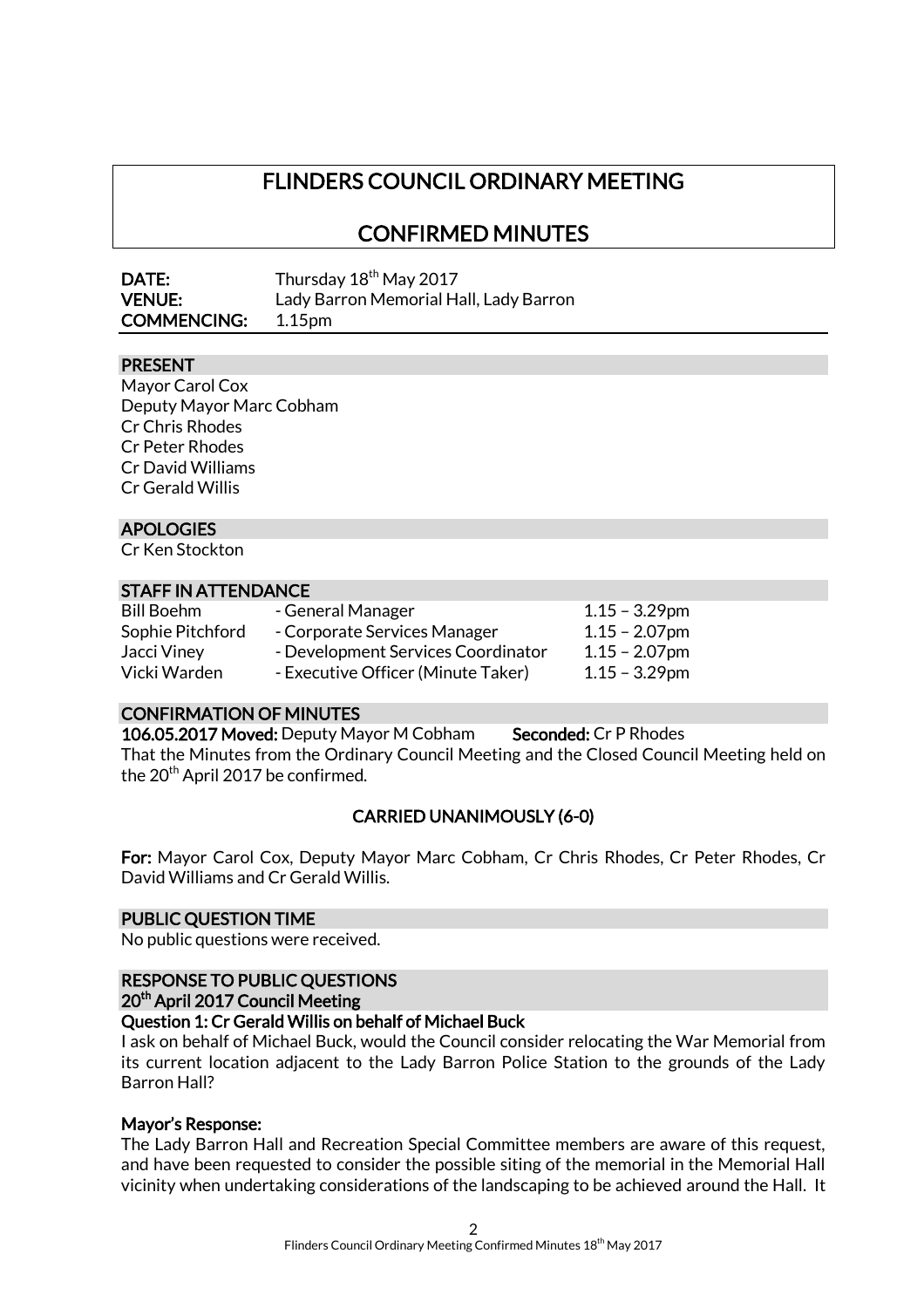is envisaged that this will complement the extensive work done adding a fitness annex and upgrading the Hall.

The Committee members have recently acquired another \$37,000 in grant funds which will see the replacement of the front doors, undertake exterior painting and replace the old heavy curtains with modern window coverings. Council will take recommendations from the Special Committee in relation to the landscaping.

I thank you for bringing the idea forward.

107.05.2017 Moved: Cr G Willis Seconded: Deputy Mayor M Cobham That the responses to the public questions at the  $20<sup>th</sup>$  April 2017 Council Meeting be noted.

## CARRIED UNANIMOUSLY (6-0)

For: Mayor Carol Cox, Deputy Mayor Marc Cobham, Cr Chris Rhodes, Cr Peter Rhodes, Cr David Williams and Cr Gerald Willis.

#### COUNCILLOR'S QUESTIONS WITHOUT NOTICE

#### Question 1: Deputy Mayor Marc Cobham

When will Council address the longstanding issue of replacing the 'crossovers' on Whitemark footpaths to a more 'wheelchair friendly' and disabled compliant type?

#### Mayor's Response:

The question was taken on notice.

#### Question 2: Deputy Mayor Marc Cobham

Council has been holding one of its monthly meetings in Lady Barron for a number of years, with the aim of making the meeting more accessible for the local Lady Barron Community. Given that over that time the Community attendance has been negligible, is it time to review this annual undertaking, given the considerable logistical issues and staff resources required?

#### Mayor's Response:

Yes this decision can be reviewed.

#### LATE AGENDA ITEMS

Nil

#### DECLARATION OF PECUNIARY INTEREST

Cr Peter Rhodes declared pecuniary interest in Item B2 – Community Grants.

#### LEAVE OF ABSENCE

Nil

#### **PETITIONS**

Nil

#### **POLICIES**

The decision to rescind the Land Transfer Policy by Council was made available for public consultation for 28 days. No submissions were received therefore, as per the Flinders Council Policy Manual Policy; the policy can now be considered rescinded.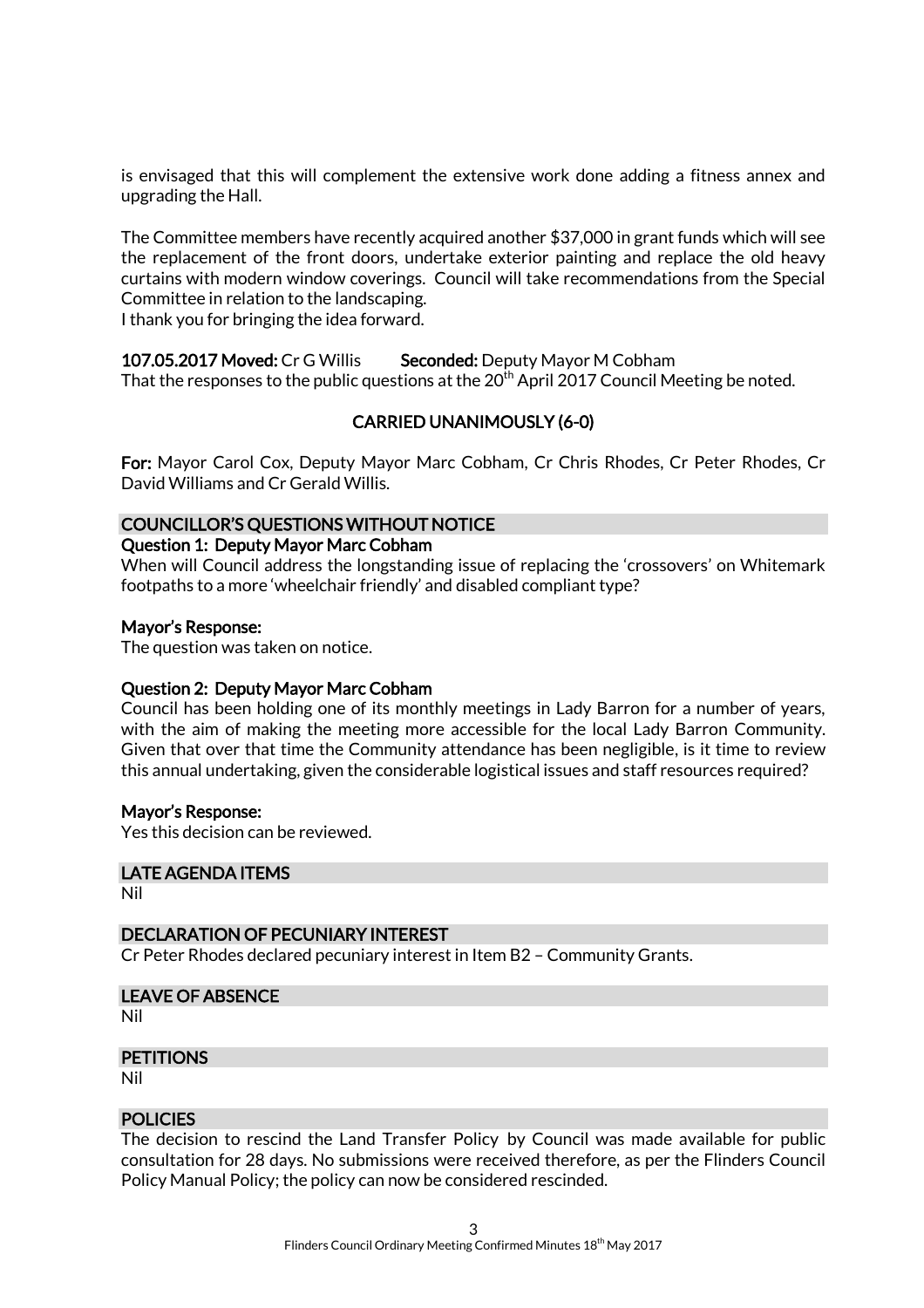The decision to rescind the Aboriginal Reconciliation Policy by Council was made available for public consultation for 28 days. No submissions were received therefore, as per the Flinders Council Policy Manual Policy; the policy can now be considered rescinded.

The decision to rescind the Tasmanian Tidy Towns Policy by Council was made available for public consultation for 28 days. No submissions were received therefore, as per the Flinders Council Policy Manual Policy; the policy can now be considered rescinded.

#### 108.05.2017 Moved: Cr G Willis Seconded: Cr D Williams

That the Land Transfer Policy, Aboriginal Reconciliation Policy and the Tasmanian Tidy Towns Policy are now formally rescinded.

## CARRIED UNANIMOUSLY (6-0)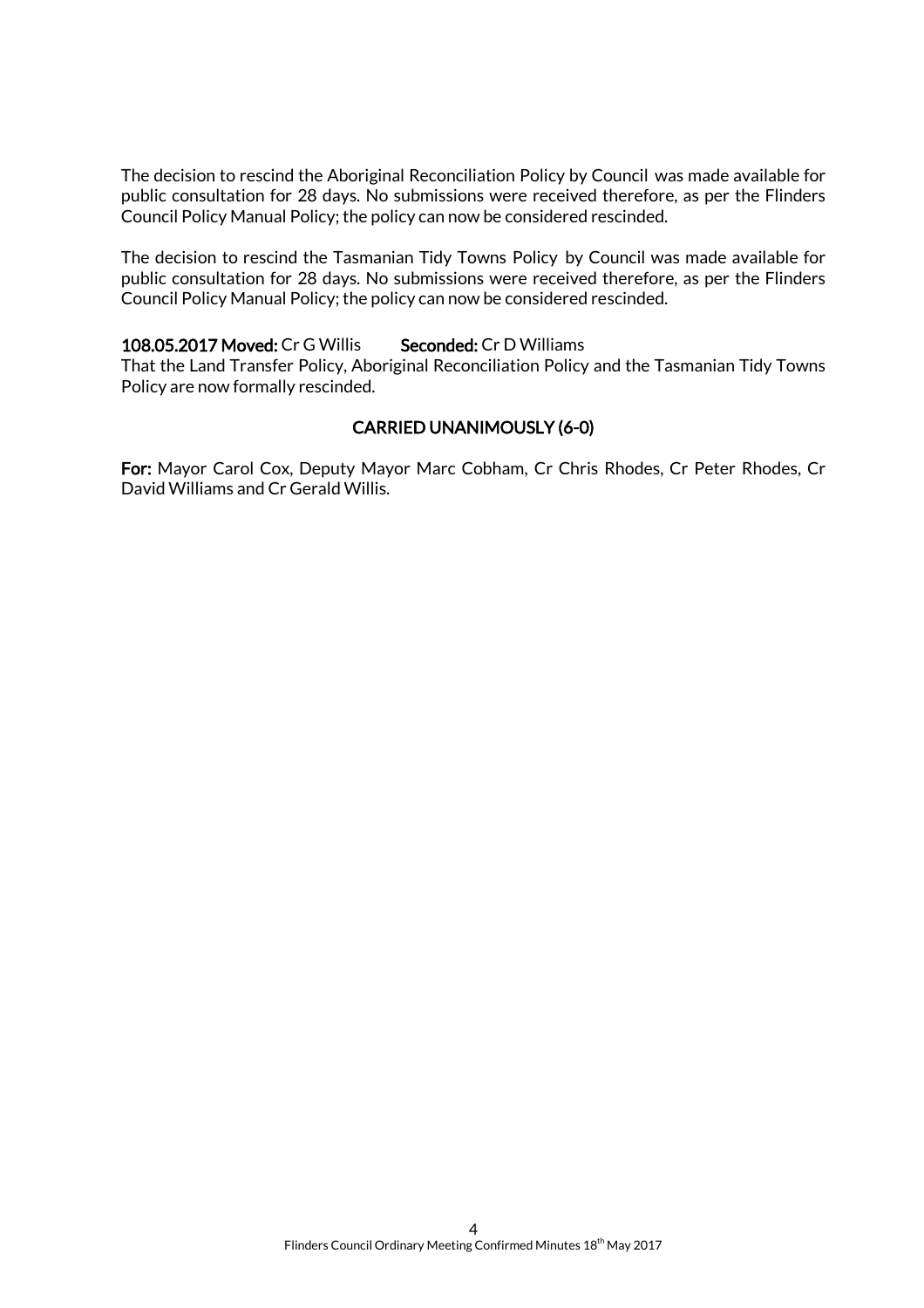## WORKSHOPS & INFORMATION FORUMS File No: COU/0205

## Council Workshop held on 5<sup>th</sup> May 2017

Council held a Workshop on the following subjects:

- Item 1 Lady Barron Hall Committee Gym Operations 10.30am
- Item 2 Credit Card Policy
- Item 3 Solid Waste Disposal
- Item 4 Gunn Bequest Applications
- Item 5 Community Grant Applications
- Item 6 Biosecurity Bill 2017<br>Item 7 General Managers Ur
- General Managers Update

#### Councillors Present:

Mayor Carol Cox, Deputy Mayor Marc Cobham, Cr Peter Rhodes, Cr David Williams and Cr Gerald Willis.

#### Apologies:

Cr Chris Rhodes and Cr Ken Stockton.

#### Staff and Consultants Present:

| <b>Bill Boehm</b> | <b>General Manager</b>                          |
|-------------------|-------------------------------------------------|
| Jacci Viney       | Development Services Coordinator (Item 1,3 & 6) |
| Kelly Blundstone  | Reception/Finance Officer                       |
| Fran Bryson       | Lady Barron Hall Committee Member (Item 1 only) |
| Chris Murphy      | Lady Barron Hall Committee Member (Item 1 only  |

#### Council Workshop held on 9<sup>th</sup> May 2017

Council held a Workshop on the 2017-18 Council Budget (Note motion 109.05.2017)

#### Councillors Present:

Mayor Carol Cox, Deputy Mayor Marc Cobham, Cr Peter Rhodes and Cr Gerald Willis.

#### Apologies:

Cr Chris Rhodes. Cr Ken Stockton and Cr David Williams.

#### Staff and Consultants Present:

| <b>Bill Boehm</b> | <b>General Manager</b>            |
|-------------------|-----------------------------------|
| Sophie Pitchford  | Corporate Services Manager        |
| Brian Barnewall   | <b>Works and Services Manager</b> |

As workshops and information sessions are for information and discussion purposes only, no decisions are made or foreshadowed at these proceedings.

## VOTING REQUIREMENTS:

Simple Majority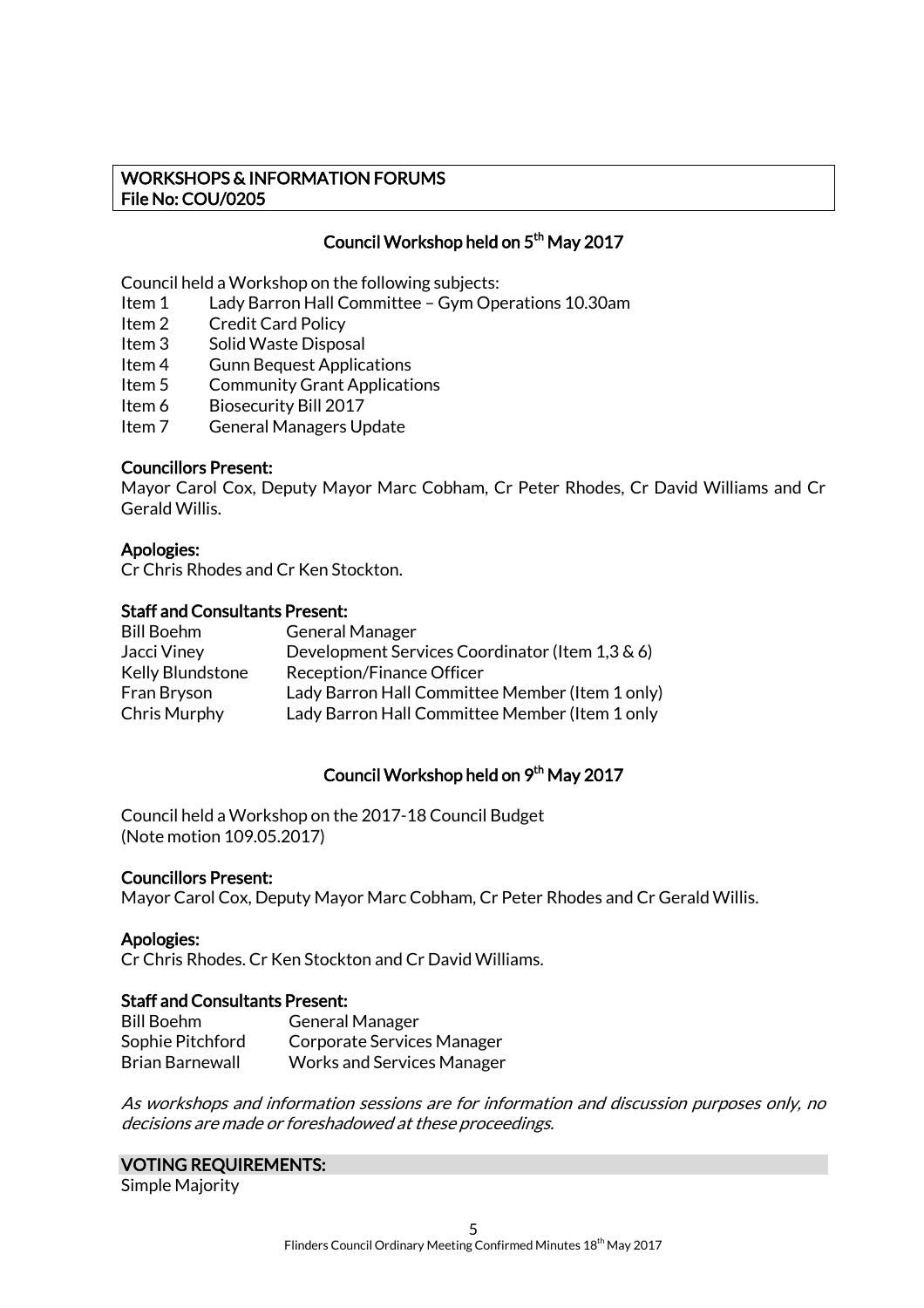#### RECOMMENDATION:

That the Council Workshops held on  $5^{\rm th}$  and  $9^{\rm th}$  May 2017 be noted.

#### DECISION:

109.05.2017 Moved: Deputy Mayor M Cobham Seconded: Cr G Willis

That the Council Workshop held on 5<sup>th</sup> May 2017 be noted and that the Council Workshop held on 9<sup>th</sup> May 2017 be noted with the addition of discussion of the Northern Resource Sharing Project.

## CARRIED UNANIMOUSLY (6-0)

For: Mayor Carol Cox, Deputy Mayor Marc Cobham, Cr Chris Rhodes, Cr Peter Rhodes, Cr David Williams and Cr Gerald Willis.

## PUBLIC MEETINGS

Nil

## PUBLICATIONS/REPORTS TABLED FOR COUNCIL INFORMATION

Nil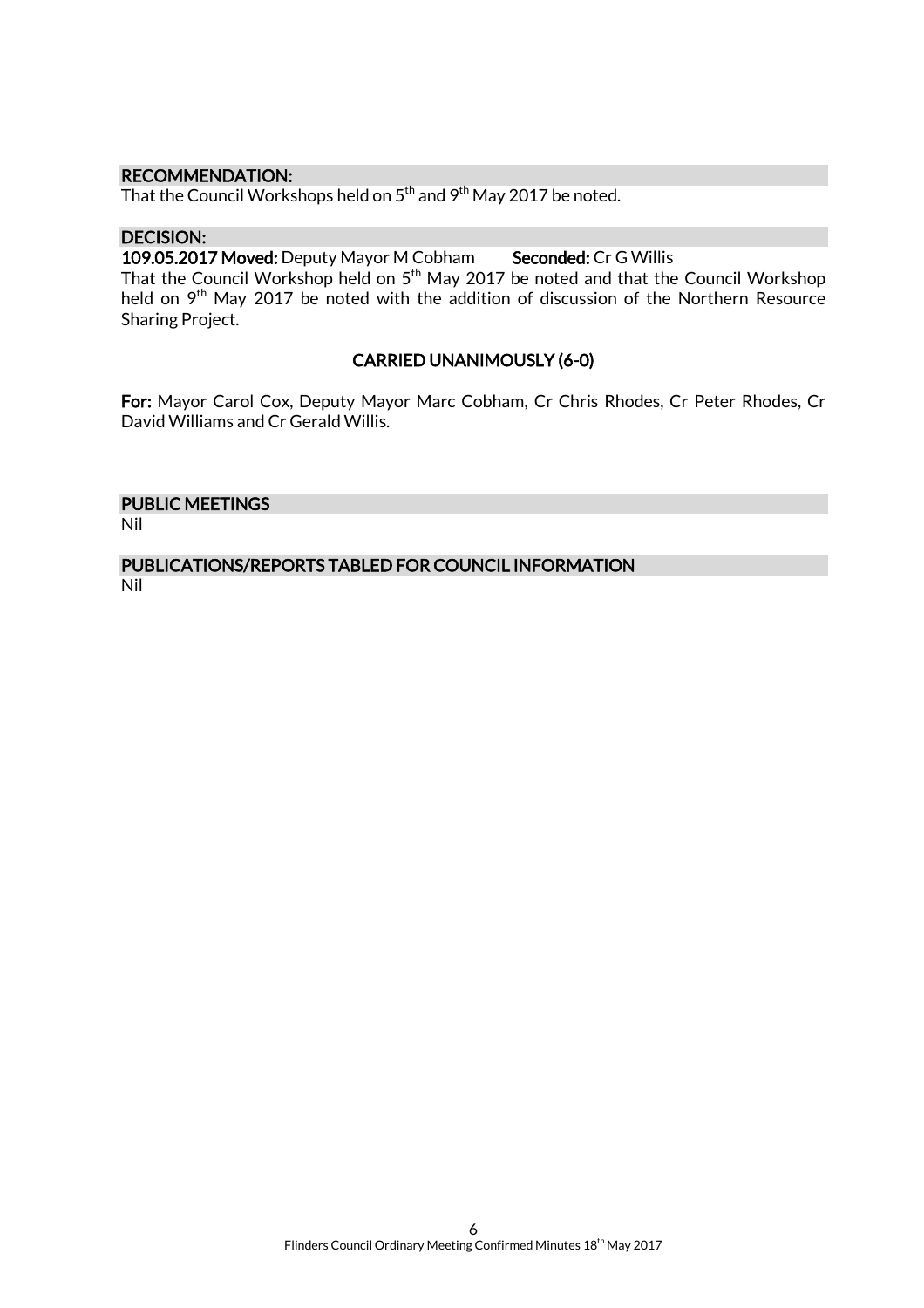## REPORTS TO BE RECEIVED

## Furneaux (Emita) Hall Special Committee

File No: AME/0502

**<u>Annexure 1:</u>** Furneaux (Emita) Hall Special Committee General Meeting 11<sup>th</sup> April 2017 Unconfirmed Minutes

#### OFFICER'S REPORT (Bill Boehm, General Manager):

The unconfirmed minutes of the Furneaux (Emita) Hall Special Committee General Meeting held on the  $11<sup>th</sup>$  April 2017 have been provided for consideration. The minutes outline what the Committee has been working on to date and can now be received by Council.

#### OFFICER'S RECOMMENDATION

That the unconfirmed minutes of the Furneaux (Emita) Hall Special Committee General Meeting held on the  $11^{th}$  April 2017 be noted.

#### DECISION:

110.05.2017 Moved: Deputy Mayor M Cobham Seconded: Cr G Willis That the unconfirmed minutes of the Furneaux (Emita) Hall Special Committee General Meeting held on the  $11<sup>th</sup>$  April 2017 be noted.

## CARRIED UNANIMOUSLY (6-0)

For: Mayor Carol Cox, Deputy Mayor Marc Cobham, Cr Chris Rhodes, Cr Peter Rhodes, Cr David Williams and Cr Gerald Willis.

Note: Cr David Williams commented on how great it was to see the Emita Hall being so well used after the refurbishment.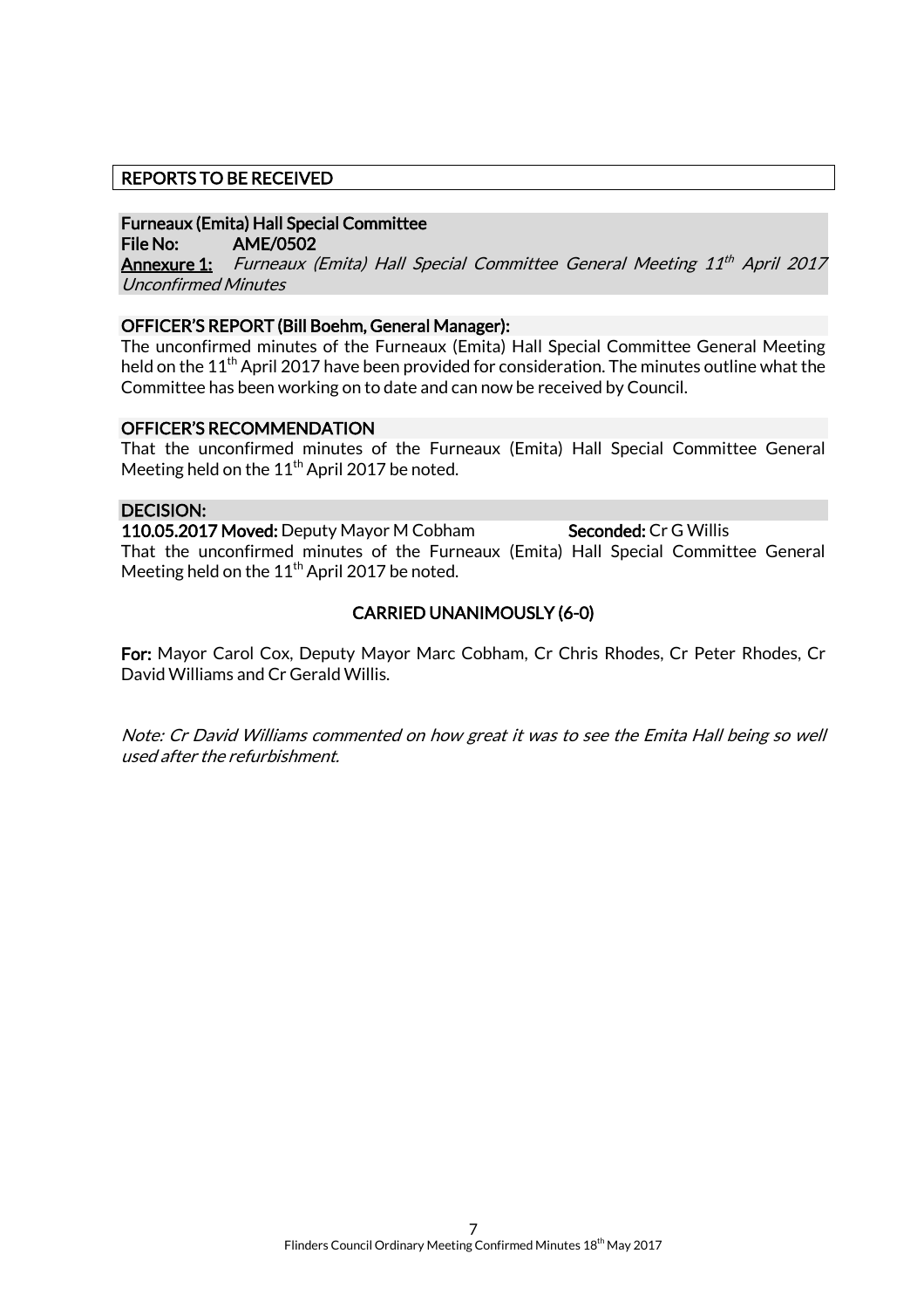#### COUNCILLORS' REPORTS

#### Deputy Mayor's Monthly Report File No: COU/0600

## ACTIVITIES:

| <b>DATE</b>        | <b>ITEM</b>                                                      |  |
|--------------------|------------------------------------------------------------------|--|
| 11.04.2017         | Furneaux (Emita) Hall Special Committee meeting.                 |  |
| 12.04.2017         | Meet with Mayor Cox then teleconference with Council's lawyer.   |  |
| 15.04.2017         | Telephone call from a community member re feral cat issues.      |  |
| 17.04.2017         | Praise from a community member to Council Works and Services     |  |
|                    | Department re upgrade of Port Davies Rd, Emita.                  |  |
| 20.04.2017         | Monthly Council meeting.                                         |  |
| 21.04.2017         | Chair meeting with TasWater CEO Miles Hampton and Elected        |  |
|                    | Members.                                                         |  |
| 25.04 - 03.05.2017 | Off island.                                                      |  |
| 04.05.2017         | Council Workshop.                                                |  |
| 05.05.2017         | Discussion with two community members re Council support for the |  |
|                    | new Whitemark gym.                                               |  |
| 07.05.2017         | Attend opening of Lady Baron Memorial Hall Fitness Annex.        |  |
| 09.05.2017         | Council Annual Budget Workshop.                                  |  |
| 12.05.2017         | Chair meeting with Tasmanian Health Minister Michael Ferguson    |  |
|                    | and Cr G Willis.                                                 |  |

## RECOMMENDATION:

That the Deputy Mayor's report be received.

## DECISION:

111.05.2017 Moved: Cr D Williams Seconded: Cr P Rhodes That the Deputy Mayor's report be received.

## CARRIED UNANIMOUSLY (6-0)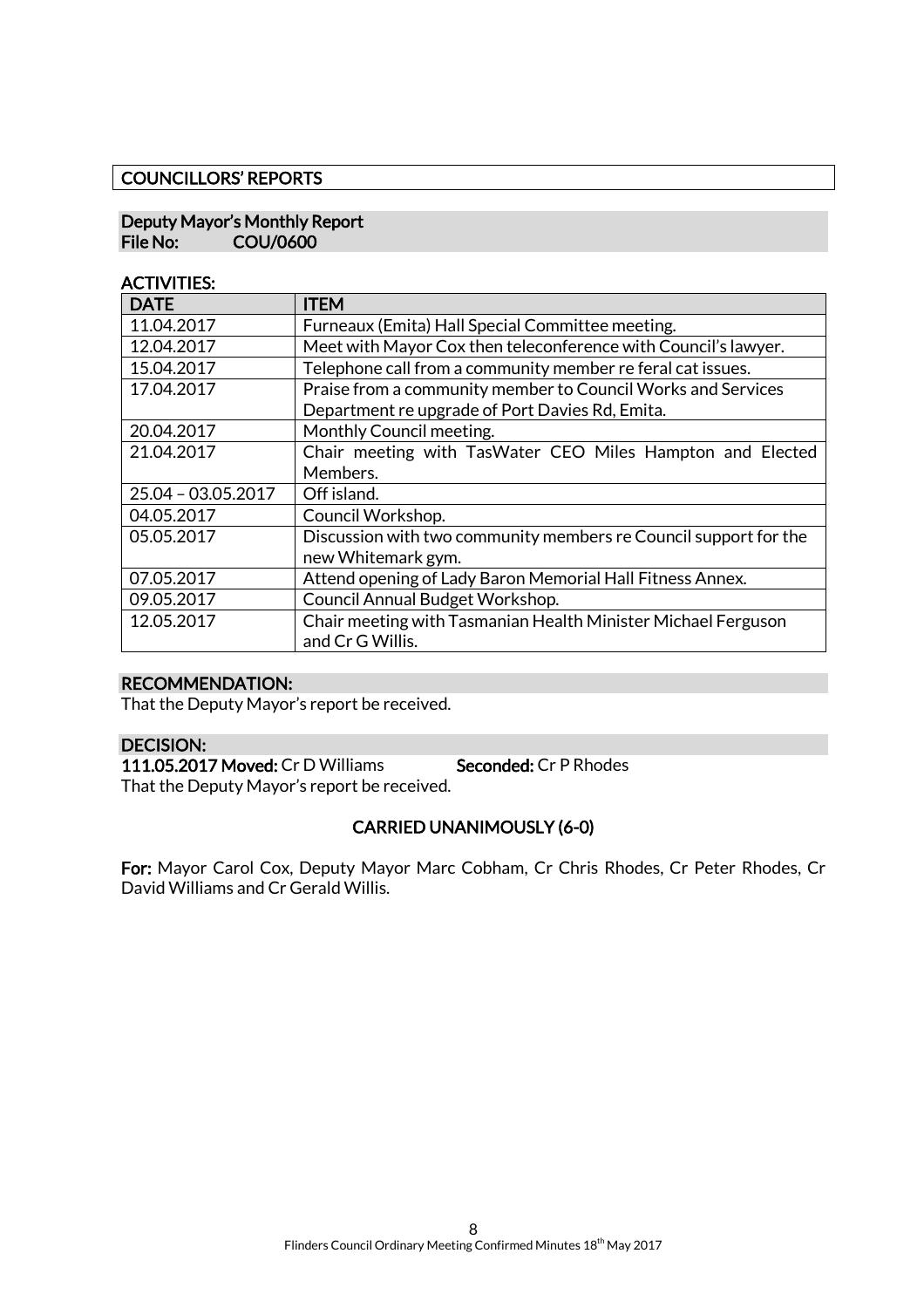#### Report from Deputy Mayor Marc Cobham on the Local Government Association of Tasmania's Elected Members Professional Development Workshop File No: COU/0600

## REPORT:

On the weekend of 25-26th February 2017 I attended a Local Government Association of Tasmania's Elected Members Professional Development Workshop.

There were various sessions i.e.

- Creating a Culture of Effective Decision-Making; i.e. dealing with bias; the importance of effective leadership style for high quality decision-making and outcomes.
- Engaging the Business Community; i.e. the benefits and getting things done.
- What will our towns look like in five years? i.e. Tasmanian Planning Scheme changes.
- Co-operative Conversations for Meetings that Matter: i.e. different ways of running meetings so that they are more efficient.

All topics had excellent presenters and included new ways of looking at the way we do things. Additional benefits of these types of events are the opportunity to participate in considerable networking with other Tasmanian elected members.

#### RECOMMENDATION:

That the Deputy Mayor's report be received.

#### DECISION:

## 112.05.2017 Moved: Cr G Willis Seconded: Cr D Williams

That the report from Deputy Mayor Marc Cobham on the Local Government Association of Tasmania's Elected Members Professional Development Workshop be received.

#### CARRIED UNANIMOUSLY (6-0)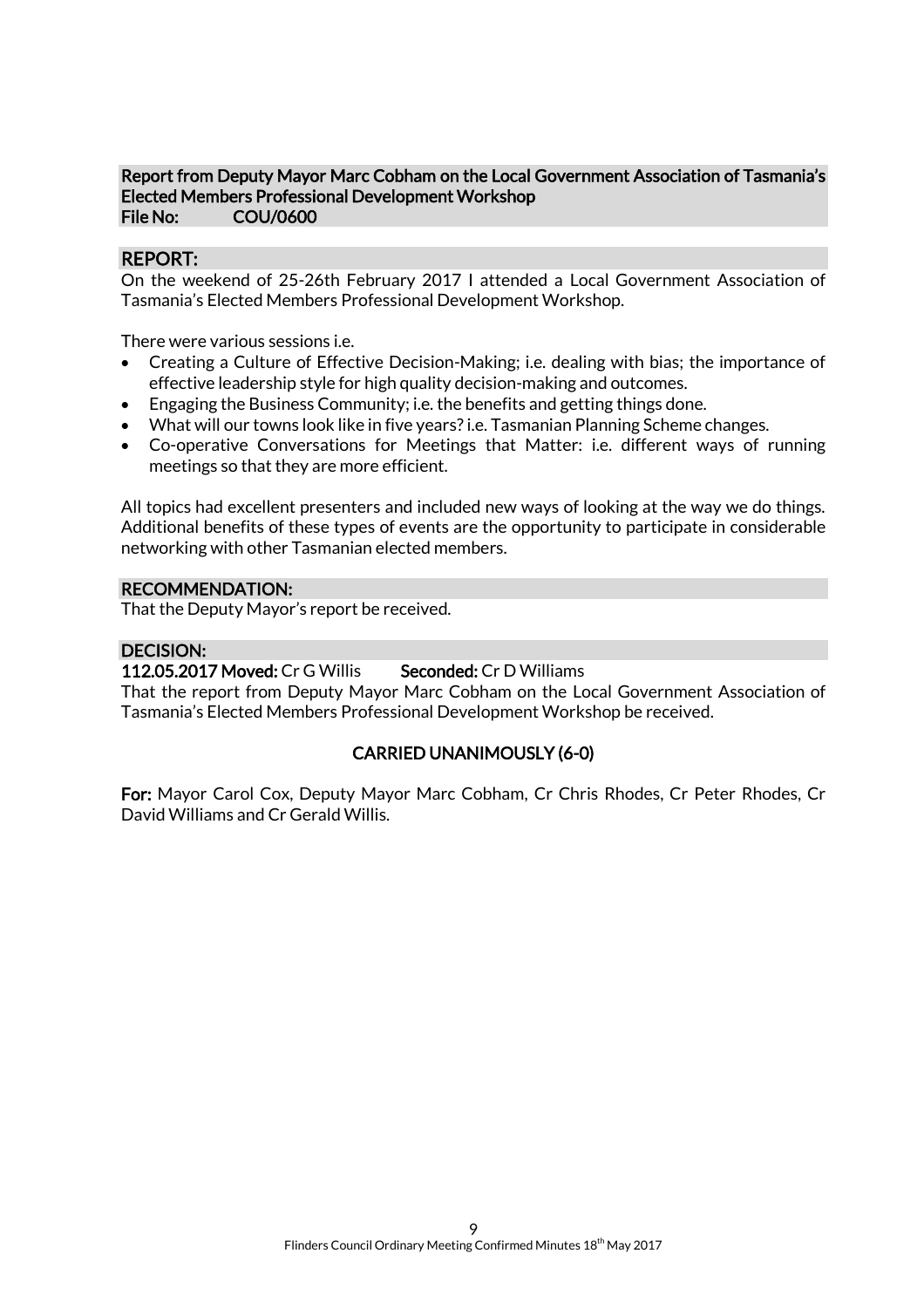#### Report from Councillor Gerald Willis as the Flinders Council Representative on the TasWater Owners' Committee<br>File No: COU COU/0312

| <b>DATE</b> | <b>WHO</b>                                                                                                      | <b>SUBJECT</b>                                                                                                                                                                      |
|-------------|-----------------------------------------------------------------------------------------------------------------|-------------------------------------------------------------------------------------------------------------------------------------------------------------------------------------|
| 21 Apr 2017 | Carol Cox, Mayor,<br><b>Flinders Council</b>                                                                    | Media release issued by Brighton Council                                                                                                                                            |
| 21 Apr 2017 | Lynn Luckock, Executive<br><b>Assistant to Mike</b><br>Brewster, Chief<br>Executive Officer,<br><b>TasWater</b> | Letter to council Mayors from Miles Hampton,<br>Chairman TasWater                                                                                                                   |
| 26 Apr 2017 | Stephanie Watson,<br>Communications<br>Manager, Local<br>Government<br>Association                              | Media release issued by David Downie, Chief<br>Representative of TasWater, regarding the cost<br>to householders of a State Government takeover<br>of TasWater.                     |
| 26 Apr 2017 | Christine Agostinelli,<br><b>Executive Officer, Local</b><br>Government<br>Association.                         | Email with attached papers for a Special General<br>Meeting to be held on 11 May 2017                                                                                               |
| 27 Apr 2017 | Ailsa Sypkes, General<br>Manager Legal and<br>Governance for<br><b>TasWater</b>                                 | Email with Notice of Meeting and meeting papers<br>for a meeting of Owners' Representatives to be<br>held at 10:30 am Thursday 11 May at West<br>Tamar Council Precinct, Riverside. |
| 3 May 2017  | Mike Brewster, Chief<br><b>Executive Officer,</b><br><b>TasWater</b>                                            | Email with a copy of a government media release<br>from the Treasurer and a media release in<br>response by TasWater.                                                               |
| 5 May 2017  | Mike Brewster, Chief<br>Executive Officer,<br><b>TasWater</b>                                                   | Email with a letter from Mike Brewster and a<br>letter dated 20 May 2016 from Miles Hampton,<br>Chairman TasWater to Minister Gutwein.                                              |

## CORRESPONDENCE IN:

#### RECOMMENDATION:

That Councillor Gerald Willis's report as the Flinders Council Representative on TasWater Owners' Committee be received.

#### DECISION:

113.05.2017 Moved: Cr P Rhodes Seconded: Deputy Mayor M Cobham

That Councillor Gerald Willis's report as the Flinders Council Representative on TasWater Owners' Committee be received.

## CARRIED UNANIMOUSLY (6-0)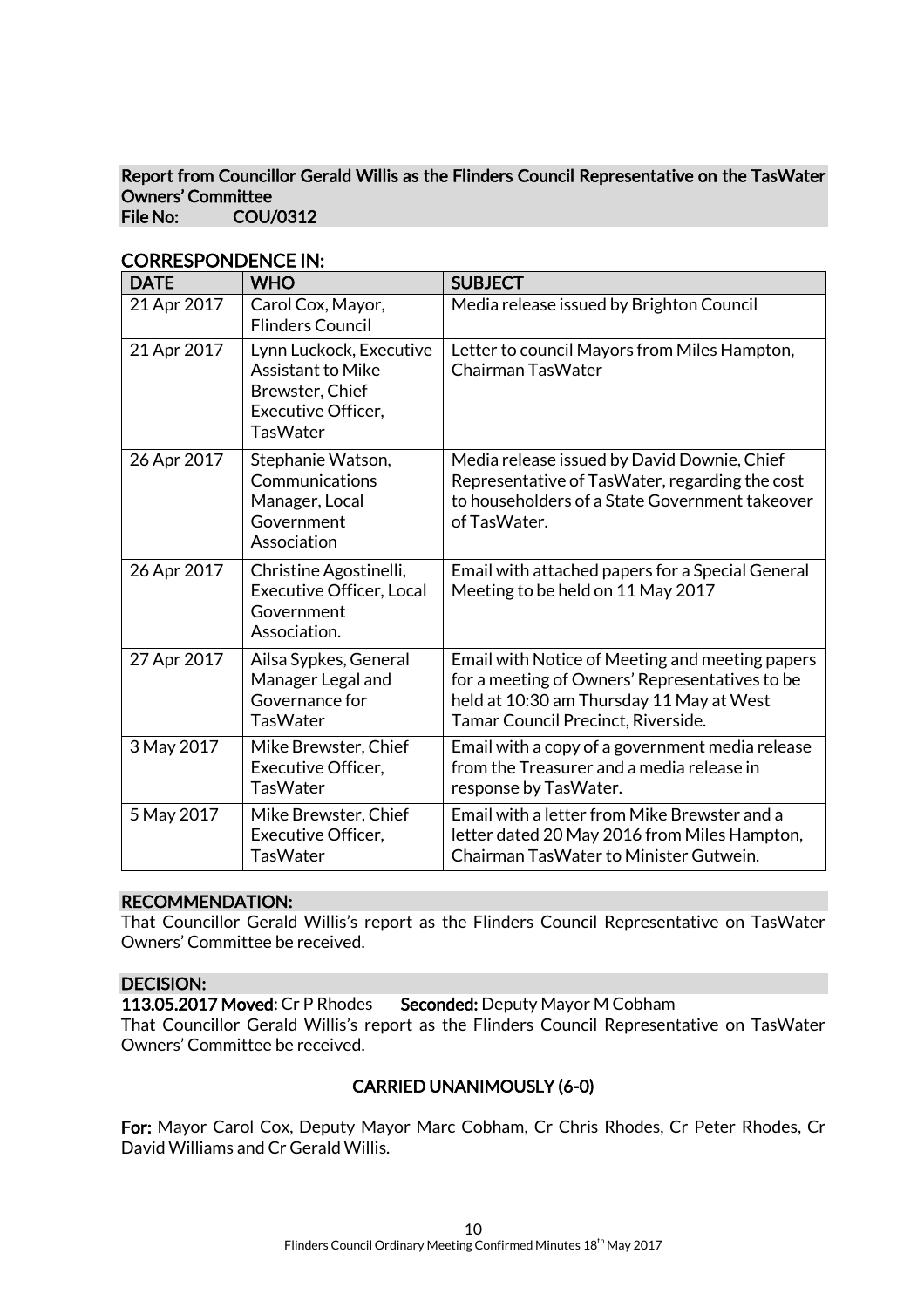## MAYOR'S REPORT:

| <b>ACTION</b>            | <b>Information</b> |  |
|--------------------------|--------------------|--|
| <b>PROPONENT</b>         | Mayor C Cox        |  |
| <b>FILE REFERENCE</b>    | COU/0600           |  |
| <b>ASSOCIATED PAPERS</b> | Nil                |  |

## REPORT:

## APPOINTMENTS:

| 15.04.17           | Easter Big Breakfast at Lady Barron                          |  |  |
|--------------------|--------------------------------------------------------------|--|--|
| 19.04.17           | Met with Hydro at the Power Station re disposal              |  |  |
|                    | opportunities for excess energy as heat                      |  |  |
| 20.04.17           | Council meeting                                              |  |  |
| $21.04 - 03.05.17$ | Worked remotely                                              |  |  |
| 02.05.17           | Met with Furneaux Freight at their Bridport facility         |  |  |
| 03.05.17           | Working breakfast with Cr Wills and Council's legal          |  |  |
|                    | representative.                                              |  |  |
| 03.05.17           | <b>Federal Circuit Court mediation</b>                       |  |  |
| 04.05.17           | Council workshop                                             |  |  |
| 06.05.17           | Junior football                                              |  |  |
| 07.05.17           | Lady Barron Memorial Hall re-opening                         |  |  |
| 08.05.17           | Met with Cheryl Thomas, board member of the Tasmanian        |  |  |
|                    | <b>Community Fund</b>                                        |  |  |
| 09.05.17           | Budget workshop                                              |  |  |
| 09.05.17           | General Managers Performance Review Committee                |  |  |
|                    | telephone link with Sanjib Roy at Searchlight re the General |  |  |
|                    | Manager's Performance review                                 |  |  |
| 09.05.17           | Dinner with Cheryl Thomas of the Tasmanian Community         |  |  |
|                    | Fund and community members                                   |  |  |

## Easter Big Breakfast:

Congratulations to the Lady Barron Hall & Recreation Committee for turning on a feast and bringing together Community members. The growing number of children attending the accompanying Easter egg hunt and activities in the park is proof of the events popularity. There were an amazing number of Easter bonnets on display.

## Tasmanian Community Fund:

Cheryl Thomas, a Tasmanian Community Fund board member, was on the Island for the re -opening of the Lady Barron Memorial Hall, including the new fitness annex and much upgraded kitchen facilities. I met with Cheryl both formally and informally, and the message that she continued to give was to make good applications and you have a much better chance of being fully considered, those applications that do not address the criteria are most likely to drop out of the selection process early.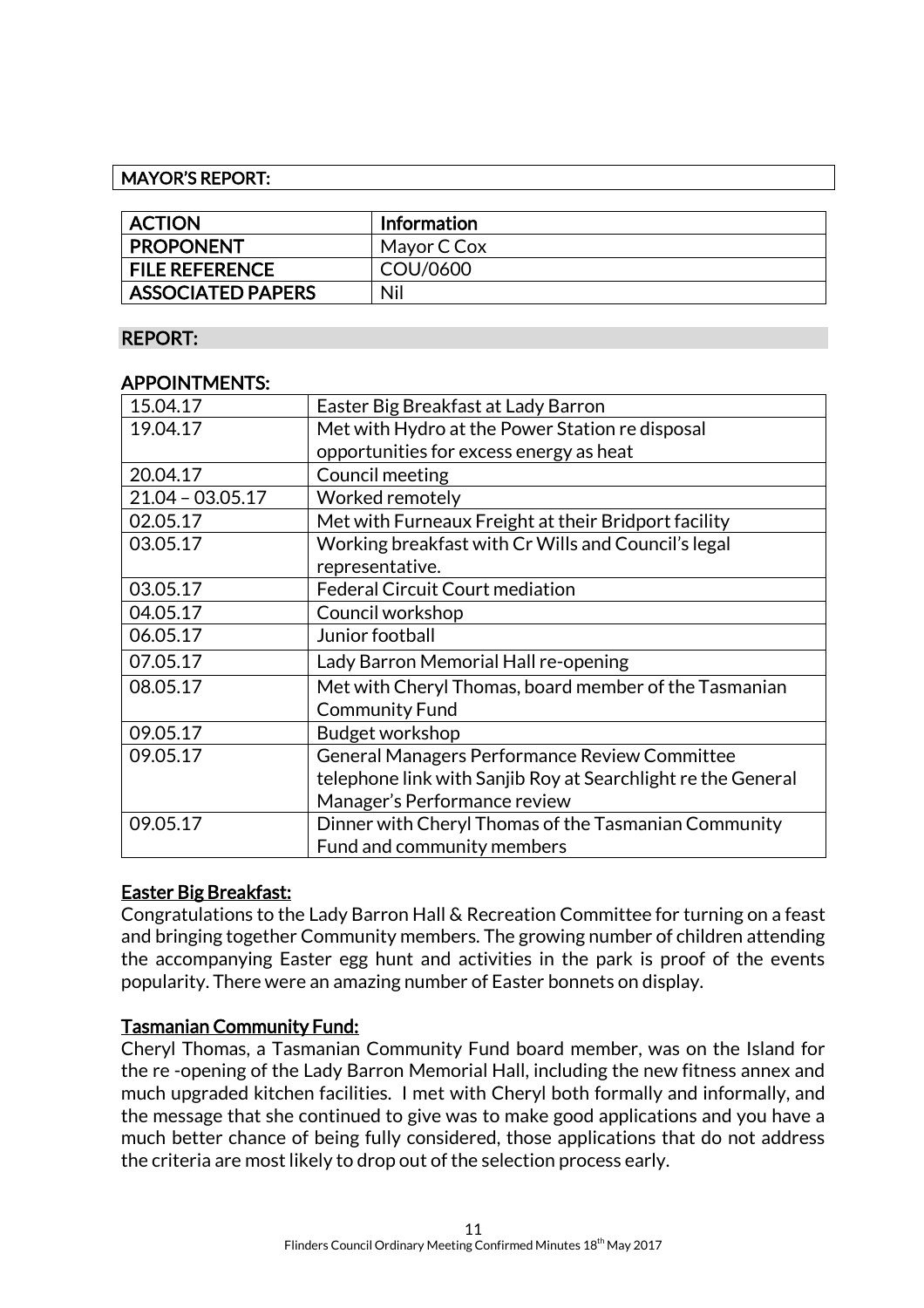The TFC also supplies grants for programs, that are not only infrastructure. A separate emerging leaders program is also leadership is also being rolled out.

Council recognises the benefit of the TCF grant obtained to fund the addition of the fitness annex and the kitchen upgrade and thanks the TCF for the funding and the Lady Barron Hall and Rec Special Committee for writing and submitting the successful grant.

## Furneaux Freight:

I had the opportunity to visit Furneaux Freight at Bridport when the Matthew Flinders III was returning from Lady Barron and doing a quick unload and reload to exit on the same tide and head to Cape Barren Island.

It was explained that the expansive landside area of the port, with its extensive flat concrete area enabled the efficient movement of through the port. That continual improvement had got the Bridport port to that level and that continual improvement is required at Lady Barron, with some of the restrictions being placed on port users having a negative effect on operations.

## Lady Barron Memorial Hall:

Along with around seventy community members I attended the re-opening of the hall, showcasing the new fitness annex, upgraded kitchen, refurbished toilets and the installation of heating. I thank the Committee members for their intense efforts in driving this upgrade to the hall and look forward to seeing the result of the next works which include new front door, exterior painting and window coverings in the main hall, all to be funded by another grant of \$37,000 acquired by the Lady Barron Hall and Recreation Committee Members.,

## Federal Circuit Court mediation R Harper vs Flinders Council and Others:

Attendance at the mediation was worthwhile.

| <b>DATE</b> | <b>WHO</b>                                                                          | <b>SUBJECT</b>                                                          |
|-------------|-------------------------------------------------------------------------------------|-------------------------------------------------------------------------|
| 07.04.2017  | Trish Southam,<br>Office of Ross<br>Hart MP                                         | Follow up after visit to Flinders Island                                |
| 11.04.2017  | <b>Australian Local</b><br><b>Govt Association</b>                                  | Media Release re Financial Assistance Grants                            |
| 13.04.2017  | <b>Primary Health</b><br>Tasmania                                                   | Media release: Finding medical help this Easter                         |
| 13.04.2017  | Christine<br>Agostinelli, Local<br><b>Govt Association</b><br>of Tasmania<br>(LGAT) | Call for Water & Sewerage Motions - LGAT<br>Special Meeting 11 May 2017 |

## CORRESPONDENCE IN: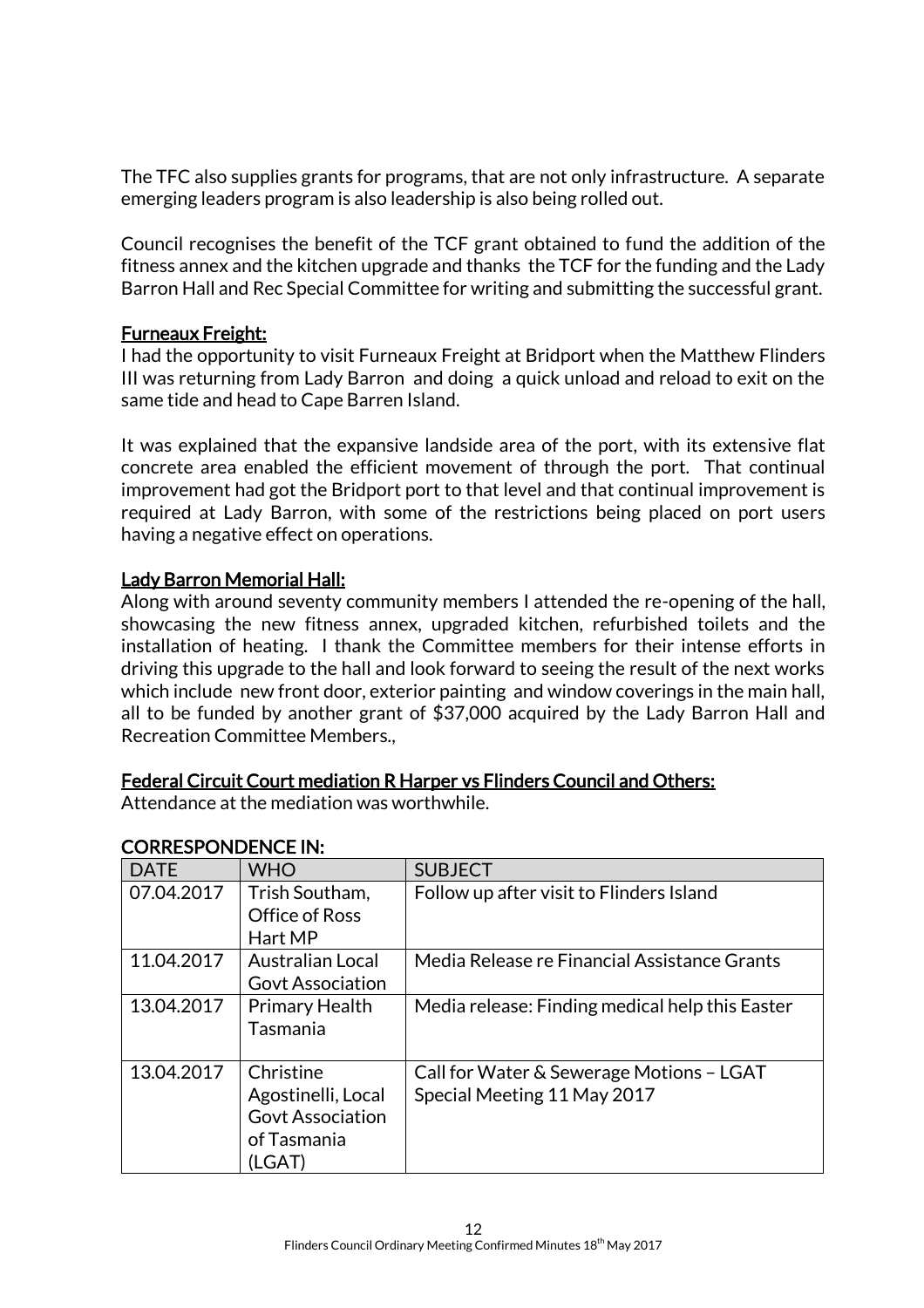| <b>DATE</b> | <b>WHO</b>               | <b>SUBJECT</b>                                         |
|-------------|--------------------------|--------------------------------------------------------|
| 13.04.2017  | Jason                    | General Manager's Performance Appraisal                |
|             | Vuddamalay,              | Review                                                 |
|             | Searchlight Group        |                                                        |
| 13.04.2017  | Dr Hamish                | 2016 edition of the Ochre Health Research              |
|             | Meldrum, Ochre           | Report                                                 |
|             | <b>Medical Centres</b>   |                                                        |
| 14.04.2017  | Ailsa Sykes,             | Notice of General Meeting 11 May 2017                  |
|             | <b>TasWater</b>          |                                                        |
| 14.04.2017  | Examiner &               | National Volunteer's Week                              |
|             | Advocate                 |                                                        |
| 19.04.2017  | <b>Tas Audit Office</b>  | Probity exam of the use of credit cards by<br>Councils |
| 19.04.2017  | Jason                    | General Manager's Performance Appraisal                |
|             | Vuddamalay,              | Review                                                 |
|             | Searchlight Group        |                                                        |
| 10.04.2017  | John Kirwan,             | Letter re: restructuring of RFDS Tasmania Ltd          |
|             | CEO, Royal Flying        |                                                        |
|             | <b>Doctor Service</b>    |                                                        |
| 20.04.2017  | Maree Tetlow,            | NTDC Media Release on signing of city deal             |
|             | Northern                 |                                                        |
|             | Tasmania                 |                                                        |
|             | Development<br>Committee |                                                        |
|             | (NTDC)                   |                                                        |
| 20.04.2017  | Christine                | Media Release on latest Tas Brand Health Survey        |
|             | Agostinelli, LGAT        |                                                        |
| 21.04.2017  | <b>Tim Slade</b>         | Real-time data reporting at TasWater                   |
| 21.04.2017  | Jason                    | General Manager's Performance Review                   |
|             | Vuddamalay,              |                                                        |
|             | Searchlight Group        |                                                        |
| 21.04.2017  | Ron Sanderson,           | Letter re: TasWater takeover                           |
|             | General Manager,         |                                                        |
|             | <b>Brighton Council</b>  |                                                        |
| 21.04.2017  | Lynn Luckock,            | Letter from Miles Hampton, TasWater Chairman           |
|             | <b>TasWater</b>          |                                                        |
| 21.04.2017  | Biosecurity              | Public Comment invited on draft legislation -          |
|             | Tasmania                 | <b>Biosecurity Bill 2017</b>                           |
| 25.04.2017  | Sanjib Roy,              | Flinders Council GM Performance Review                 |
|             | Searchlight Group        | proposal                                               |
| 26.04.2017  | Christine                | 11 May 2017 Special General Meeting Agenda             |
|             | Agostinelli, LGAT        |                                                        |
| 26.04.2017  | Stephanie                | Media Release regarding cost to householders of        |
|             | Watson, LGAT             | a State Govt takeover.                                 |
| 27.04.2017  | Graham Flower,           | Thank you letter                                       |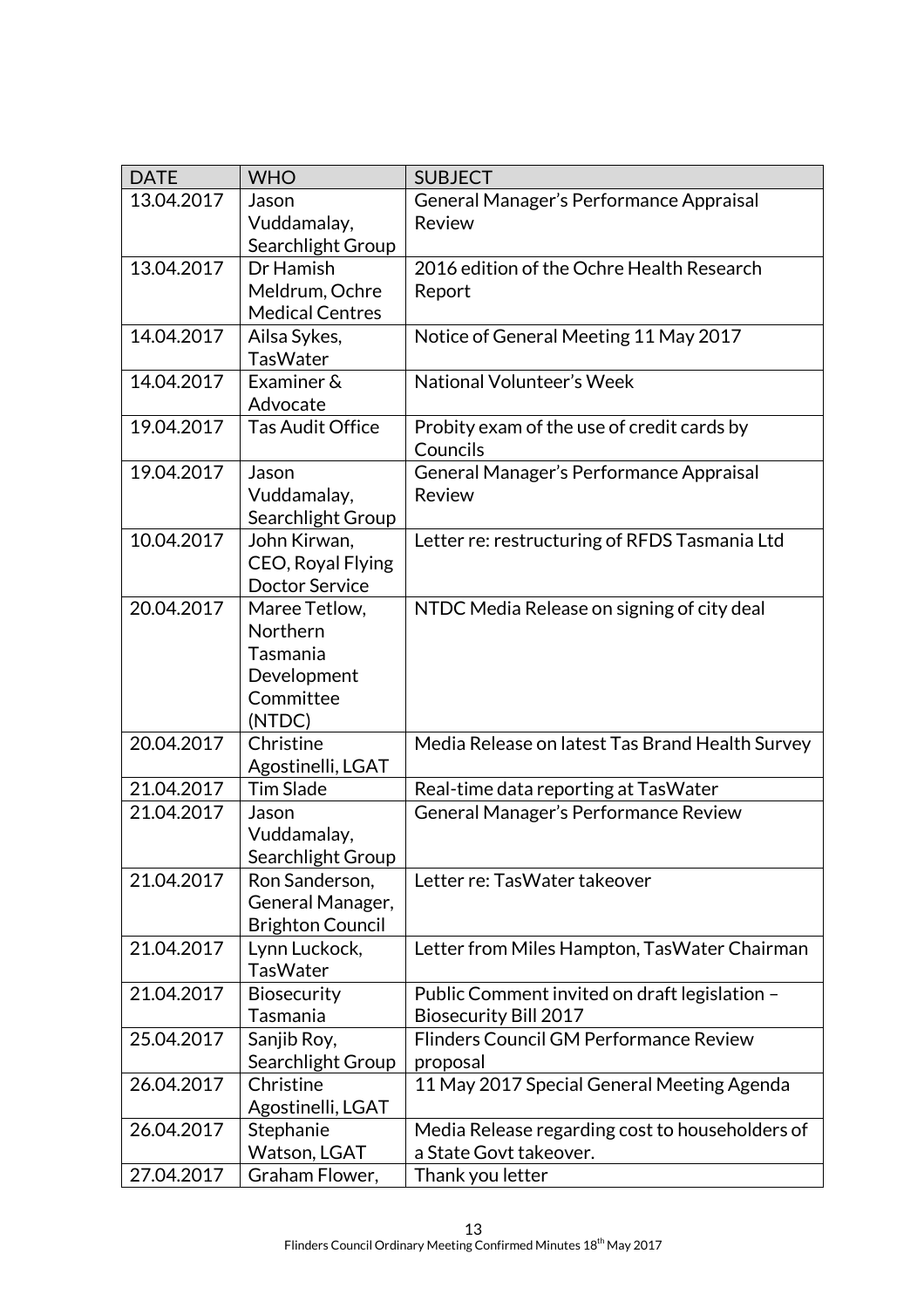| <b>DATE</b> | <b>WHO</b>                       | <b>SUBJECT</b>                                   |
|-------------|----------------------------------|--------------------------------------------------|
|             | Hexagon                          |                                                  |
| 27.04.2017  | Melanie Brown,                   | Invitation to Local Govt Climate Change, Energy  |
|             | <b>LGAT</b>                      | Efficiency & Sustainability Forum                |
| 27.04.2017  | <b>Tim Slade</b>                 | Real-time data reporting at TasWater             |
| 27.04.2017  | Ailsa Sypkes,                    | Owners' Representative Group General Meeting     |
|             | <b>TasWater</b>                  | Papers - 11 May 2017                             |
| 28.04.2017  | John Pitt, Chair,<br><b>NTDC</b> | Elected Member's Briefing 3 May 2017             |
| 28.04.2017  | <b>Judy Clark</b>                | Invitation to Lady Barron Memorial Hall Opening  |
| 01.05.2017  | Tameka Mason,                    | Invitation to attend Graduation Ceremony         |
|             | Department of                    |                                                  |
|             | Police, Fire and                 |                                                  |
|             | Emergency                        |                                                  |
|             | Management                       |                                                  |
| 01.05.2017  | Maree Tetlow,                    | <b>Updated Member's Meeting Report</b>           |
|             | <b>NTDC</b>                      |                                                  |
| 01.05.2017  | Mayor Doug                       | 11 <sup>th</sup> May LGAT meeting                |
|             | Chipman,                         |                                                  |
|             | President, LGAT                  |                                                  |
| 01.05.2017  | Peter Gutwein,                   | Feedback on outcomes of Premier's Local          |
|             | Treasurer,<br>Tasmanian          | Government Council's Disability Action Strategy. |
|             | Government                       |                                                  |
| 02.05.2017  | Peter Gutwein,                   | Review of framework of new code of conduct for   |
|             | Treasurer,                       | Councillors                                      |
|             | Tasmanian                        |                                                  |
|             | Government                       |                                                  |
| 03.05.2017  | Katrena                          | Foreshadowed amended motion for 11 May           |
|             | Stephenson,                      |                                                  |
|             | LGAT                             |                                                  |
| 03.05.2017  | Stephanie                        | Media Release from TasWater's Chief Owners'      |
|             | Watson, LGAT                     | Representative                                   |
| 03.05.2017  | Stephanie                        | Media Release from Miles Hampton, TasWater       |
|             | Watson, LGAT                     |                                                  |
| 03.05.2017  | Dennis Cooper                    | Letter re: Progress with Airport Hangars?        |
| 04.05.2017  | Karina Dambergs,                 | Invitation to Van Diemen Project Event           |
|             | Van Diemen                       |                                                  |
|             | Project                          |                                                  |
| 05.05.2017  | Mike Brewster,                   | Letter re: TasWater ownership                    |
|             | CEO, TasWater                    |                                                  |
| 07.05.2017  | Patsy Nugent                     | Letter re: improvements and Island News          |
| 08.05.2017  | Alex Tay, Director               | General Information on Ministerial Orders -      |
|             | of Local                         | Local Government Amendment (Targeted             |
|             | Government,                      | Review) Bill 2017                                |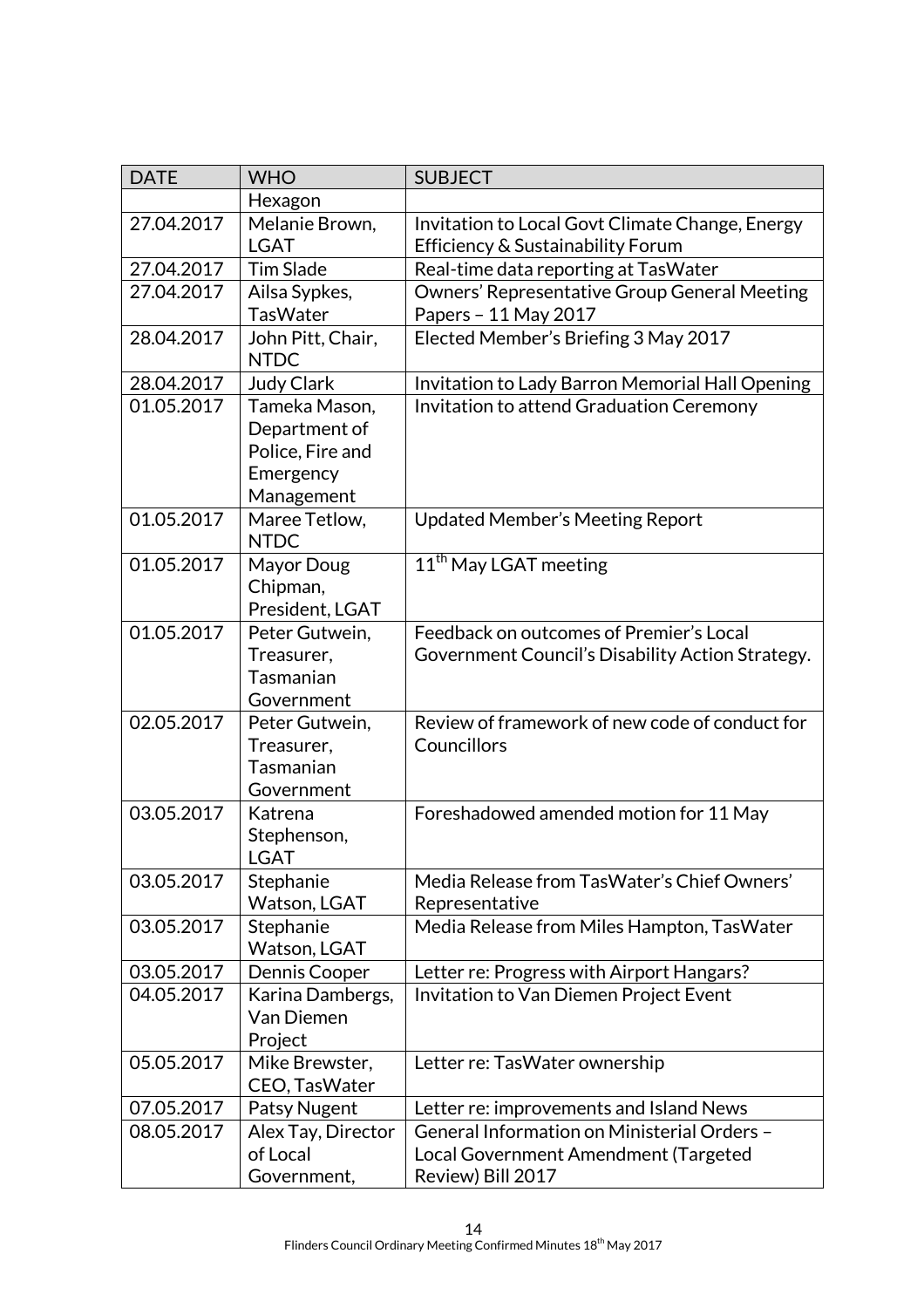| <b>DATE</b> | <b>WHO</b>      | <b>SUBJECT</b>                           |
|-------------|-----------------|------------------------------------------|
|             | Local           |                                          |
|             | Government      |                                          |
|             | <b>Division</b> |                                          |
| 08.05.2017  | Penny Finlay,   | LGAT preventative Health Workshop 30 May |
|             | LGAT            | 2017                                     |

## CORRESPONDENCE OUT:

| <b>DATE</b> | <b>WHO</b>                   | <b>SUBJECT</b>                                    |
|-------------|------------------------------|---------------------------------------------------|
| 27.04.2017  | M Hampton,                   | Response to letter received                       |
|             | <b>TasWater</b>              |                                                   |
| 27.04.2017  | G Flower, Hexagon            | Re outcome of Council meeting                     |
| 28.04.2017  | <b>Christine Agostinelli</b> | Attendance at LGAT Special Meeting 11 May<br>2017 |
| 10.05.2017  | Mr Michael Buck              | Response to Public Question at April meeting      |
| 10.05.2017  | Lady Barron Hall and         | Request to make recommendation to Council         |
|             | Recreation                   | on replacement of war memorial into grounds       |
|             | Committee                    | around the Memorial Hall.                         |
| 10.05.2017  | Alan & Liz Robinson          | Advice re outcome of Agenda item to support       |
|             |                              | renaming of the Emita Beach Coastal               |
|             |                              | Reserve.                                          |
| 10.05.2017  | Department of                | Support letter for change of name of the          |
|             | Primary Industries,          | Emita Beach Coastal Reserve to the                |
|             | Parks, Water and             | Valentine Huitfeldt Coastal Reserve.              |
|             | Environment.                 |                                                   |

## VOTING REQUIREMENTS:

Simple Majority

## RECOMMENDATION:

That the Mayor's report be received.

## DECISION:

114.05.2017 Moved: Deputy Mayor M Cobham Seconded: Cr P Rhodes That the Mayor's report be received.

## CARRIED UNANIMOUSLY (6-0)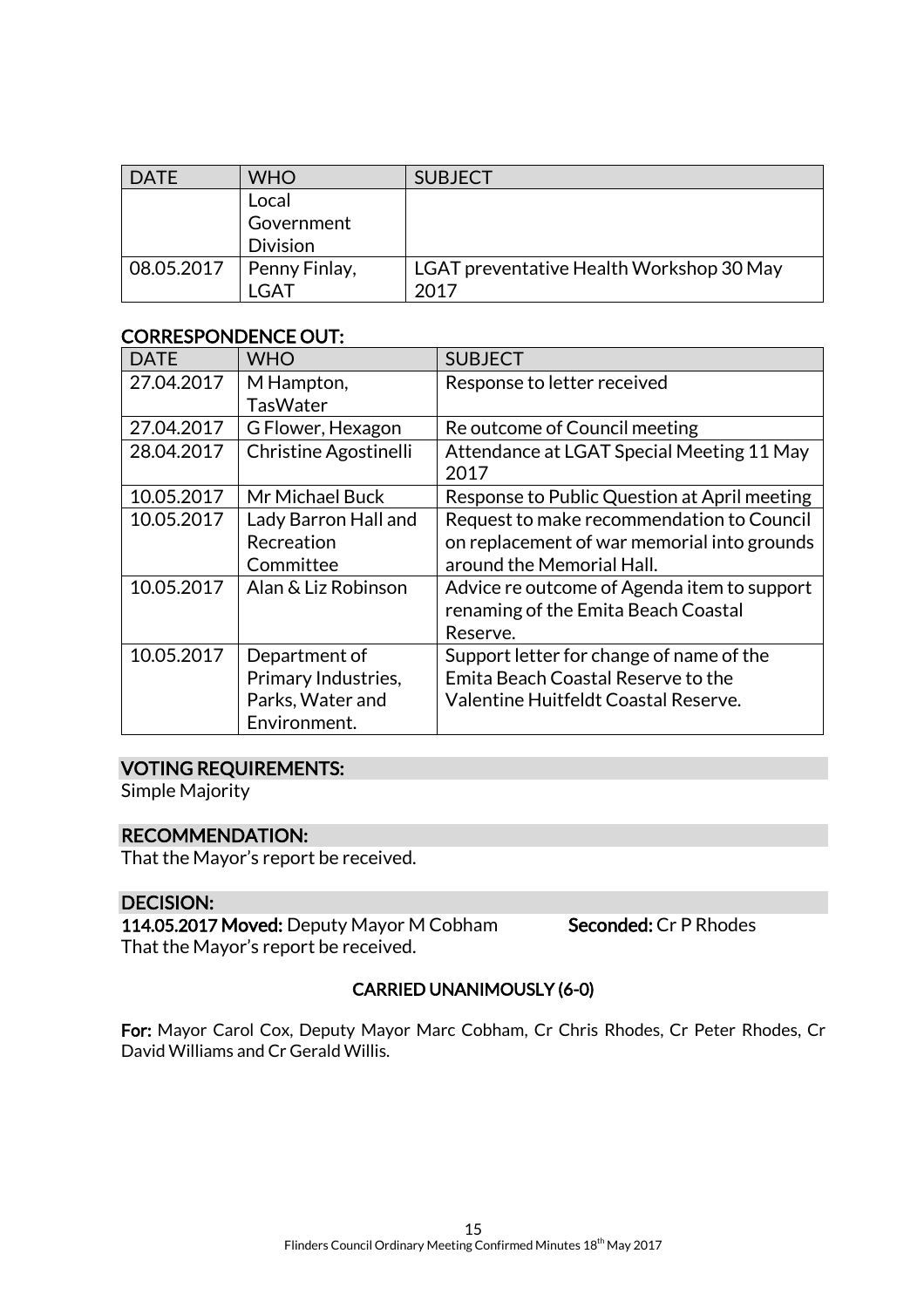## A. DEVELOPMENT SERVICES AND PLANNING APPLICATIONS

## Item A1: Biosecurity Bill 2017

| <b>ACTION</b>         | <b>Decision</b>                                                      |
|-----------------------|----------------------------------------------------------------------|
| <b>PROPONENT</b>      | <b>Council Officer</b>                                               |
| <b>OFFICER</b>        | Jacci Viney, Development Services Coordinator                        |
| <b>FILE REFERENCE</b> | GOV/0151                                                             |
| <b>ASSOCIATED</b>     | Annexure 2: DRAFT Biosecurity Bill 2017 (can be found at:            |
| <b>PAPERS</b>         | http://dpipwe.tas.gov.au/Documents/BLP Draft BiosecurityBill ForCons |
|                       | ultation.pdf)                                                        |

## INTRODUCTION:

The State Government has released the DRAFT Biosecurity Bill for comment. The comment period is open until 02 June 2017.

## PREVIOUS COUNCIL CONSIDERATION:

Nil

## OFFICER'S REPORT:

The DRAFT bill was provided to Councillors, as well as the released fact sheets and the matter was discussed at a workshop on Thursday 4<sup>th</sup> May.

Council's Development Services Coordinator, who also acts as the Biosecurity liaison officer, has provided the following comments for consideration.

These points form the potential response to the bill and are included in the recommendation.

#### 1. The Furneaux Islands are not specifically mentioned in the Bill

As one of the main "gateways" into Tasmania, it is important that the Furneaux Islands are acknowledged within the Act. The present situation is quite lax and there are examples of its failures on and around Flinders Island.

#### 2. Private Planes and Boats

The other main "gateway" into the State is via private planes and boats. Flinders Island's last known count of private airstrips rested at 17. Multiple recreational and commercial water vessels visit the shores each year. Many carry potential biosecurity matter on board or unknowingly on the underside of the vessels.

#### 3. Suitable budget for implementation of desired outcomes

It is noteworthy that many years ago a then "quarantine" officer was appointed to Flinders Island to meet all private boats and planes, monitor commercial fishing and freight vessels and liaise with regular passenger transport passengers. From all accounts; from the officer appointed and the visiting operators, this system worked well. Log books have been kept to show the magnitude of reaching the milestone of meeting every visitor but clearly, with the appropriate funding, it can be done.

#### STATUTORY REQUIREMENT:

Nil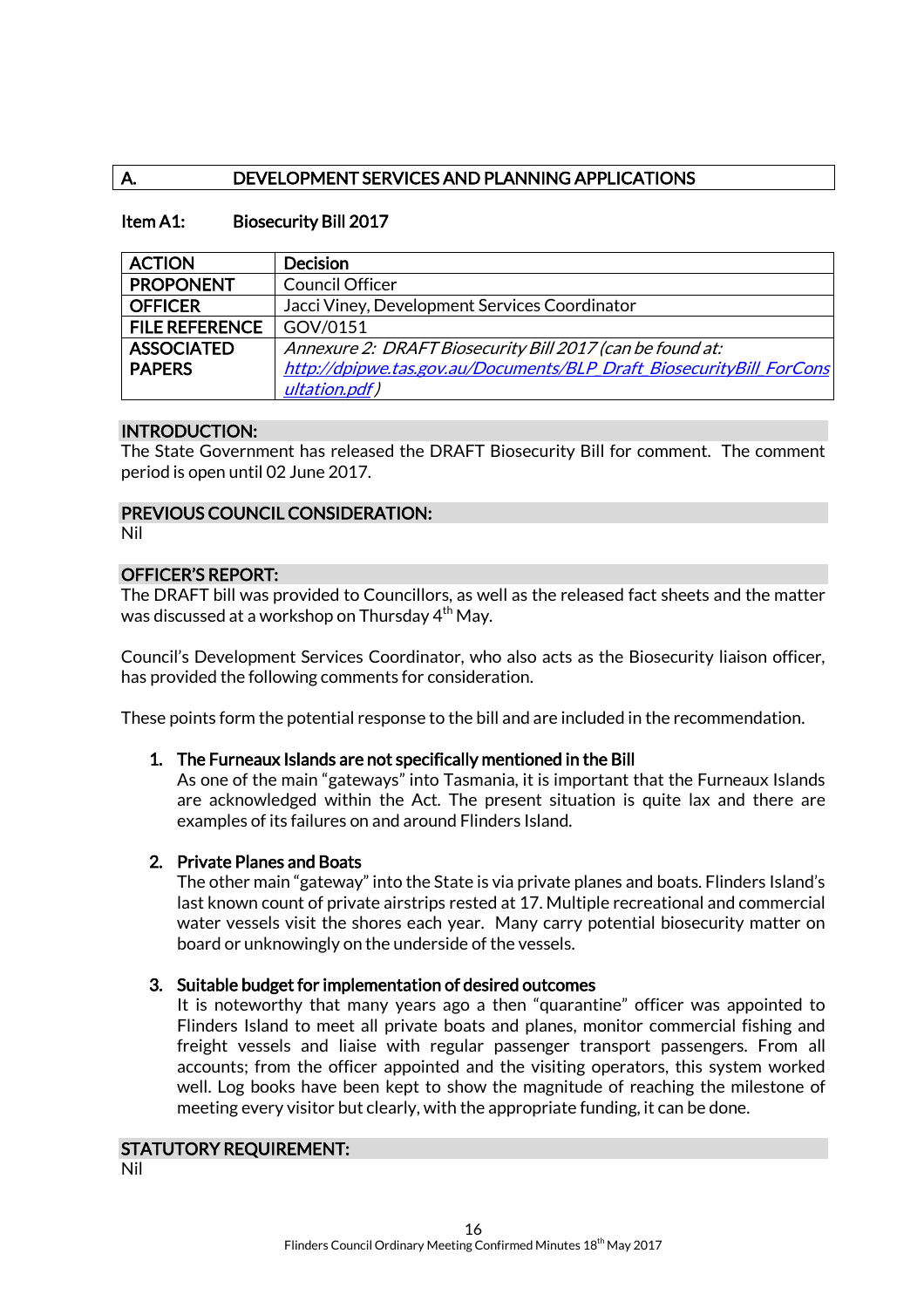#### POLICY/STRATEGIC IMPLICATIONS:

5.3.3.1 Liaise with Biosecurity Tasmania to achieve positive outcomes for the Community.

## BUDGET AND FINANCIAL IMPLICATIONS:

Nil

#### RISK/LIABILITY:

Potential risk for the Island(s) and Tasmania as a State.

#### VOTING REQUIREMENTS:

Simple Majority

#### OFFICER'S RECOMMENDATION:

That the following points be communicated regarding the review of the Biosecurity Bill 2017:

#### 1. The Furneaux Islands are not specifically mentioned in the Bill

As one of the main "gateways" into Tasmania, it is important that the Furneaux Islands are acknowledged within the Act. The present situation is quite lax and there are examples of its failures on and around Flinders Island.

#### 2. Private Planes and Boats

The other main "gateway" into the State is via private planes and boats. Flinders Island's last known count of private airstrips rested at 17. Multiple recreational and commercial water vessels visit the shores each year. Many carry potential biosecurity matter on board or unknowingly on the underside of the vessels.

#### 3. Suitable budget for implementation of desired outcomes

It is noteworthy that many years ago a then "quarantine" officer was appointed to Flinders Island to meet all private boats and planes, monitor commercial fishing and freight vessels and liaise with regular passenger transport passengers. From all accounts; from the officer appointed and the visiting operators, this system worked well. Log books have been kept to show the magnitude of reaching the milestone of meeting every visitor but clearly, with the appropriate funding, it can be done.

#### DECISION:

115.05.2017 Moved: Cr P Rhodes Seconded: Deputy Mayor M Cobham

That Council's response to the review of the Biosecurity Bill 2017 is that it should include a fulltime biosecurity presence on both Flinders and King Islands as they are significant gateways to the State.

#### CARRIED UNANIMOUSLY (6-0)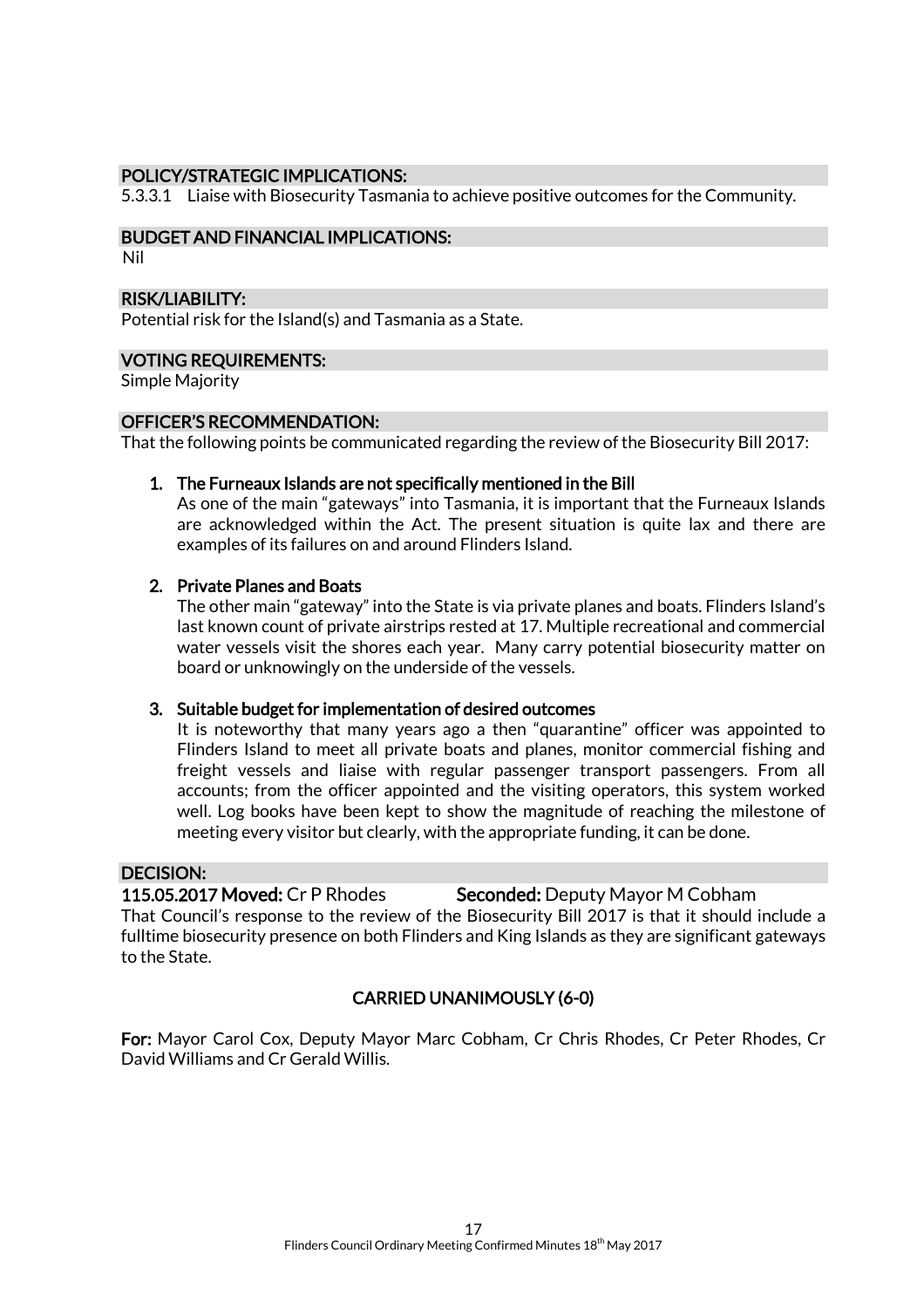## Item A2: Dog Registration Fees 2017-2018

| <b>ACTION</b>            | Decision                                      |
|--------------------------|-----------------------------------------------|
| <b>PROPONENT</b>         | Council Officer                               |
| <b>OFFICER</b>           | Jacci Viney, Development Services Coordinator |
| <b>FILE REFERENCE</b>    | FIN/0701 & ANI/0205                           |
| <b>ASSOCIATED PAPERS</b> | Nil                                           |

#### INTRODUCTION:

Each year Council set a nominal fee for dog registration within the Municipality. The fee is low, as is the budget. This correlates to the number of enforcement matters Council deals with annually and the ability to fund a 'dog control officer' to make a few visits per year.

#### PREVIOUS COUNCIL CONSIDERATION:

The Dog Registration Fees are considered annually.

#### OFFICER'S REPORT:

In an attempt to save funds, Council will be moving to the "tag for life" system. This means that each dog is allocated with a tag and a number which they will keep for the life of the tag. If the tag requires replacing they will receive a new number. It is envisaged that this will save the animal management budget around \$200 in the subsequent years to come and save the issue of tags being thrown away at the end of the financial year. All tags will be black and not marked with a registration year.

In light of the above saving it is proposed that dog fees remain the same as last year.

#### STATUTORY REQUIREMENT:

Dog Control Act 2000

#### POLICY/STRATEGIC IMPLICATIONS:

4.3 Ensure Council meets its statutory obligations and manages corporate and community risk

4.3.29 Requirements of the Dog Control Act 2000 are met

## BUDGET AND FINANCIAL IMPLICATIONS:

Budget should improve with saving of dog tag purchase – to be noted in following years.

#### RISK/LIABILITY:

Low risk

#### VOTING REQUIREMENTS:

Simple Majority

#### OFFICER'S RECOMMENDATION:

It is recommended that the following dog fees be set for the 17/18 period – commencing in June 2017: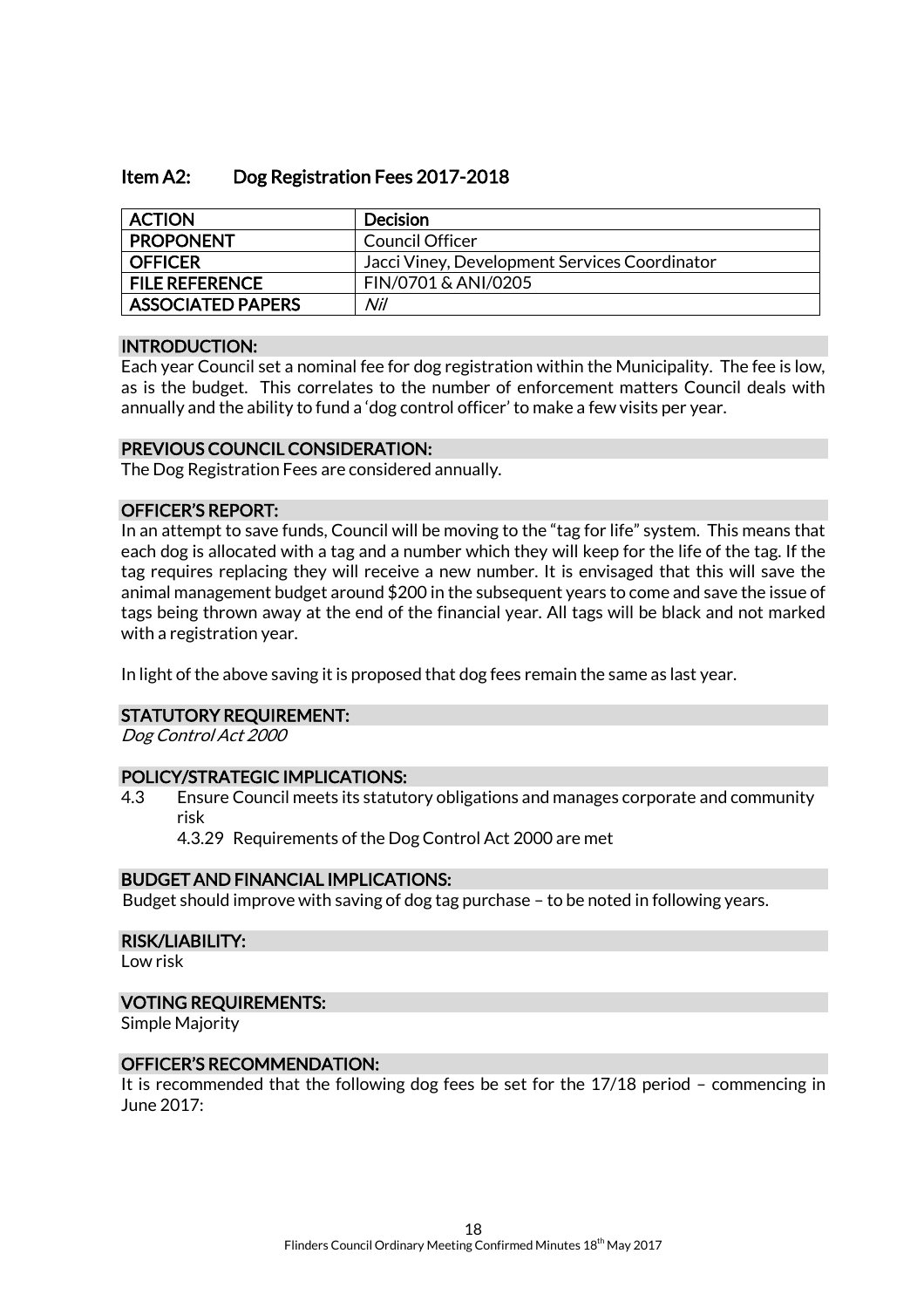|                                           | If paid by 30 <sup>th</sup> June 2017 | If paid after 30 <sup>th</sup> June 2017 |
|-------------------------------------------|---------------------------------------|------------------------------------------|
| Sterilised dog                            | \$15.00                               | \$30.00                                  |
| Non-sterilised dog                        | \$30.00                               | \$45.00                                  |
| Working dog                               | \$15.00                               | \$30.00                                  |
| Guide/Hearing dog                         | <b>NIL</b>                            | <b>NIL</b>                               |
| Dangerous Dog                             | \$120.00                              | \$150.00                                 |
| Collection fee                            | \$60.00                               | \$60.00                                  |
| Daily impoundment fee                     | \$25.00                               | \$25.00                                  |
| Replacement tag                           | \$5.00                                | \$5.00                                   |
| First registration<br>(6 months and over) |                                       | pro-rata                                 |
| Transfer of registration                  | <b>NIL</b>                            | <b>NIL</b>                               |

## DECISION:

116.05.2017 Moved: Deputy Mayor M Cobham Seconded: Cr G Willis That Council sets the following dog fees for the 2017/2018 financial period:

|                          | If paid by 30 <sup>th</sup> June 2017 | If paid after 30 <sup>th</sup> June 2017 |
|--------------------------|---------------------------------------|------------------------------------------|
| Sterilised dog           | \$15.00                               | \$30.00                                  |
| Non-sterilised dog       | \$30.00                               | \$45.00                                  |
| Working dog              | \$15.00                               | \$30.00                                  |
| Guide/Hearing dog        | <b>NIL</b>                            | <b>NIL</b>                               |
| Dangerous Dog            | \$120.00                              | \$150.00                                 |
| Collection fee           | \$60.00                               | \$60.00                                  |
| Daily impoundment fee    | \$25.00                               | \$25.00                                  |
| Replacement tag          | \$5.00                                | \$5.00                                   |
| First registration       |                                       |                                          |
| (6 months and over)      |                                       | pro-rata                                 |
| Transfer of registration | <b>NIL</b>                            | <b>NIL</b>                               |

#### CARRIED UNANIMOUSLY (6-0)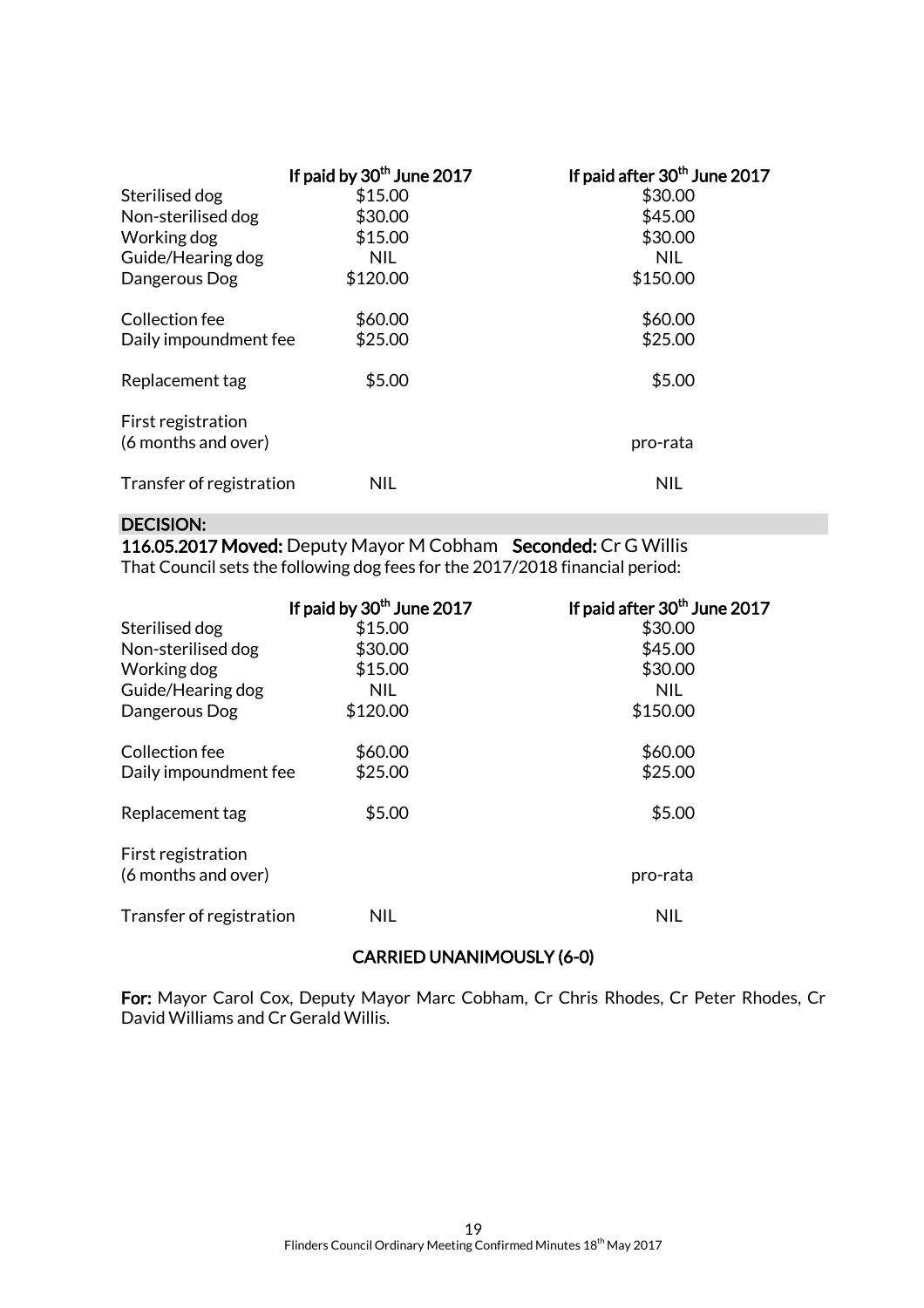#### Item A3: Development Application Report

| <b>ACTION</b>                     | <b>Information</b>                                         |  |  |
|-----------------------------------|------------------------------------------------------------|--|--|
| <b>PROPONENT</b>                  | <b>Council Officer</b>                                     |  |  |
| <b>OFFICER</b>                    | Jacci Viney, Development Services Coordinator              |  |  |
| <b>FILE REFERENCE</b><br>PLN/0105 |                                                            |  |  |
| <b>ASSOCIATED PAPERS</b>          | Annexure 3: Development Application Report - April<br>2017 |  |  |

#### INTRODUCTION:

The purpose of this report is to provide Councillors with an update of the applications which have been dealt with by the Planning Department for the month of April as per the council motion 249.09.2015, passed at the 24<sup>th</sup> September 2015 Council Meeting.

Council has requested that the planning consultancy service (West Tamar Council) provide this detail to Council on a monthly basis.

Permitted applications are assessed under s58 of the Land Use Planning and Approvals Act 1993 and as such are not advertised nor are the applicant's details made public. Applicants retain the right to privacy having met all development and use standards applicable within the current planning scheme. Applications made under this section must be granted a permit, with or without conditions.

The numbering of applications relates to the allocation provided by the 'Regulatory Applications' (RegApps) electronic filing system. Numbers are allocated in order to Planning (DA), Building (BA) and Plumbing (PA) applications.

#### PREVIOUS COUNCIL CONSIDERATION:

Some items may have been considered at meetings of Council while the remainder has been approved under delegation by the General Manager.

#### OFFICER'S REPORT:

Refer to Annexure 3 - Development Application Report – April 2017, provided by West Tamar Council.

#### VOTING REQUIREMENTS:

Simple Majority

#### OFFICER'S RECOMMENDATION:

That the Development Application Report – April 2017 be received.

#### DECISION:

117.05.2017 Moved: Cr D Williams Seconded: Cr P Rhodes That the Development Application Report – April 2017 be received.

## CARRIED UNANIMOUSLY (6-0)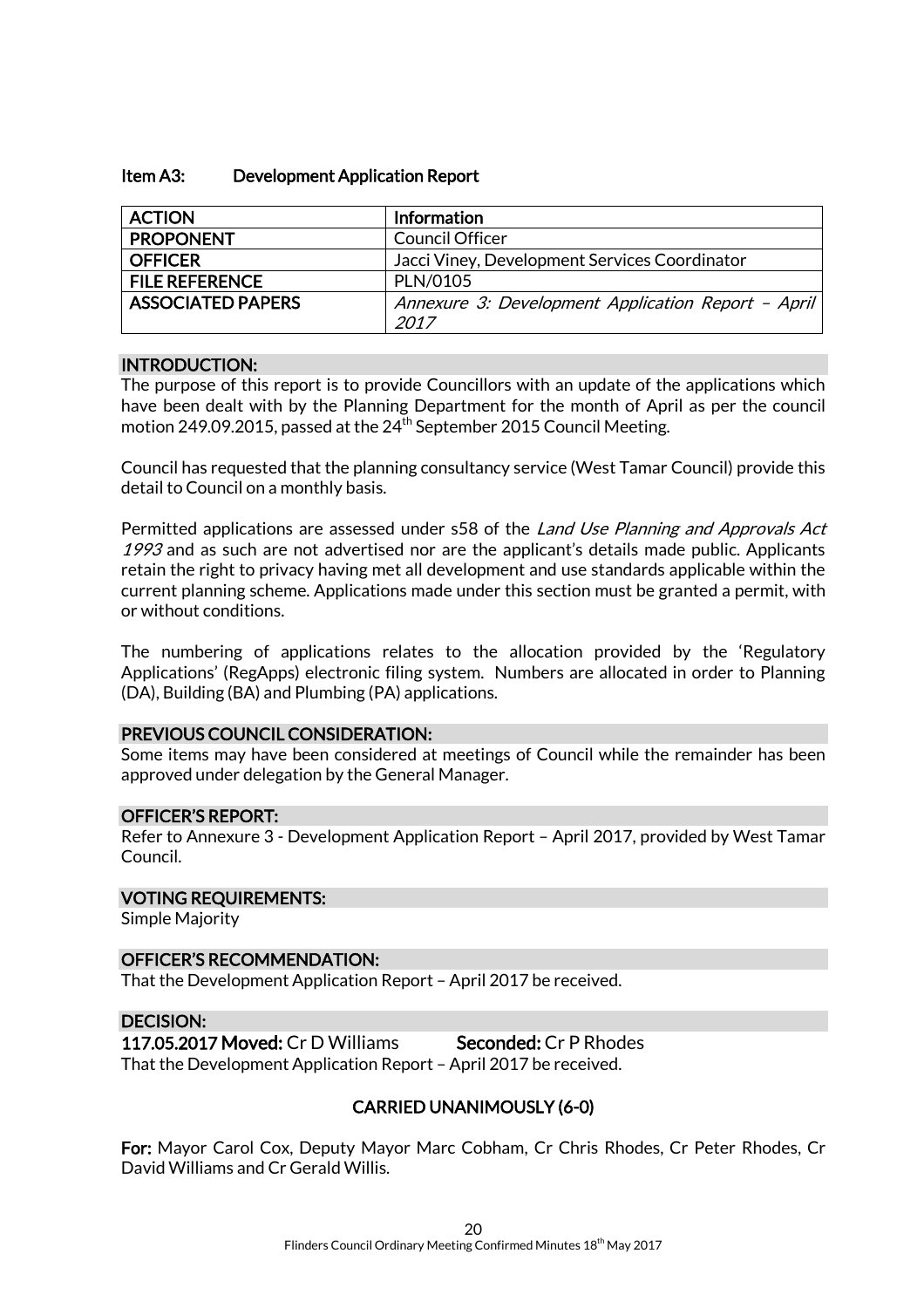## B. **GOVERNANCE**

#### Item B1: Credit Card Policy

| <b>ACTION</b>            | <b>Decision</b>                              |
|--------------------------|----------------------------------------------|
| <b>PROPONENT</b>         | Council Officer                              |
| <b>OFFICER</b>           | Sophie Pitchford, Corporate Services Manager |
| <b>FILE REFERENCE</b>    | <b>FIN/0502</b>                              |
| <b>ASSOCIATED PAPERS</b> | Annexure 4: DRAFT Credit Card Policy         |

#### INTRODUCTION:

Council's Policy Manual is an important document of Council as it provides direction to Staff, Management and Councillors. Many of the policies are required by, or relate to, legislation and in most instances help manage Council's exposure to risk.

#### PREVIOUS COUNCIL CONSIDERATION:

| 308.08.09        | 20 <sup>th</sup> August 2009 |
|------------------|------------------------------|
| 172.06.15        | $18th$ June 2015             |
| Council Workshop | 05 <sup>th</sup> May 2017    |

#### OFFICER'S REPORT:

Council has a policy that states that policies should be reviewed at least every four (4) years by the then elected members.

The Credit Card Policy has been reviewed and updated in accordance with the recent audit conducted by the Tasmanian Audit Office. In keeping with best practice, the policy has been fine-tuned and a separate procedure is to be developed that provides the guidelines by which the policy is to be executed.

#### STATUTORY REQUIREMENT:

Local Government Act 1993 Local Government (Meeting Procedures) Regulations 2015

#### POLICY/STRATEGIC IMPLICATIONS:

4. Strategic, Efficient and Effective Organisation - Responding to risks and opportunities. 4.3 Ensure Council meets its statutory obligations and manages corporate and community risk.

4.3.9 Maintain Council's Policy Manual and Instrument of Delegation.

#### RISK/LIABILITY:

Adoption of this policy and ensuring that Management, Staff and Councillors are aware of and follow this policy will help to reduce Council's exposure to risk in this area.

#### VOTING REQUIREMENTS:

Simple Majority

#### OFFICER'S RECOMMENDATION:

That Council adopts the Credit Card Policy and allows them to lay on the table for 28 days for public comment.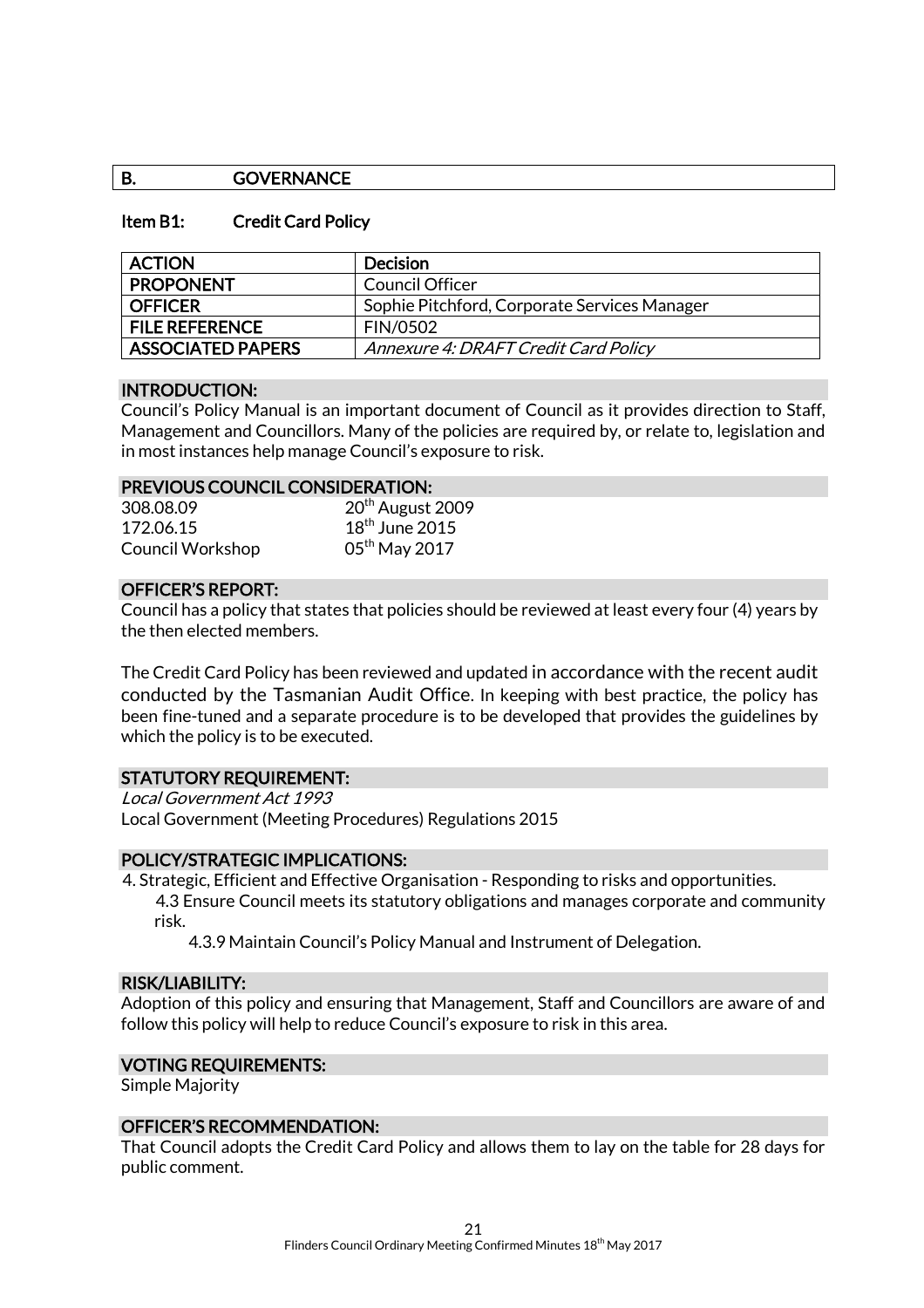#### DECISION:

118.05.2017 Moved: Cr P Rhodes Seconded: Cr G Willis That the Credit Card Policy be brought back to the next Council Meeting along with the procedures for consideration by Council.

## LOST (3-3)

For: Cr C Rhodes, Cr P Rhodes and Cr G Willis. Against: Mayor Carol Cox, Deputy Mayor M Cobham and Cr D Williams.

Mayor Carol Cox passed the chair to Deputy Mayor Marc Cobham at 1.55pm.

#### 119.05.2017 Moved: Mayor C Cox Seconded: Cr D Williams

That the Credit Card Policy with the following changes be accepted to lay on the table for 28 days for public comment:

- $\bullet$  the inclusion of the changes emailed to Councillors by Mayor Cox on 17<sup>th</sup> May 2017;
- the addition that all expense claims by the General Manager will be reviewed by the Flinders Council Audit Panel; and
- the words 'as endorsed by Council' be inserted after the words 'Credit Card Procedure' under the heading 'Issue of Cards'.

## CARRIED UNANIMOUSLY (6-0)

For: Mayor Carol Cox, Deputy Mayor Marc Cobham, Cr Chris Rhodes, Cr Peter Rhodes, Cr David Williams and Cr Gerald Willis.

Mayor Carol Cox resumed the chair at 2.06pm.

Sophie Pitchford, Corporate Services Manager and Jacci Viney, Development Services Coordinator left the meeting at 2.07pm.

Mayor Carol Cox called a break in the meeting at 2.08pm and resumed the meeting at 2.12pm.

120.05.2017 Moved: Deputy Mayor M Cobham Seconded: Cr G Willis That Closed Council Items C1 and C2 be brought forward in the agenda.

## CARRIED UNANIMOUSLY (6-0)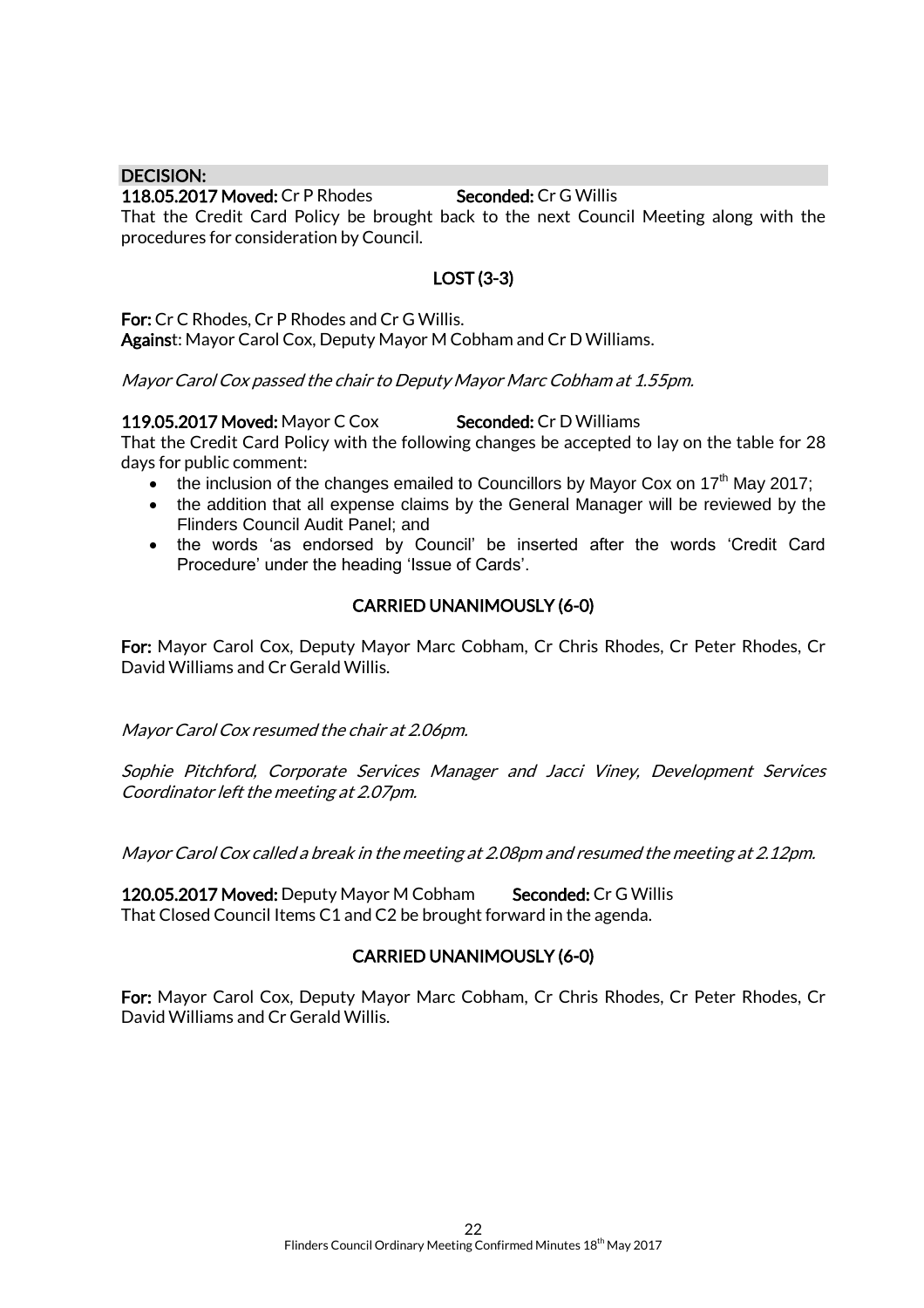## C. CLOSED COUNCIL

#### Item C1 & C2: Closed Council Items

| <b>ACTION</b>            | <b>Decision</b>             |
|--------------------------|-----------------------------|
| <b>PROPONENT</b>         | Council Officer             |
| <b>OFFICER</b>           | Bill Boehm, General Manager |
| <b>FILE REFERENCE</b>    | LFG/001                     |
| <b>ASSOCIATED PAPERS</b> | Nil                         |

#### PREVIOUS COUNCIL CONSIDERATION:

188, 189, 194.08.2016 Special Council Meeting 1st and 4th August 2016 202, 203.08.2016 Closed Council Meeting 18th August 2016 230.09.2016 Closed Council Meeting 22nd September 2016 333.12.2016 Closed Council Meeting 15th December 2016 106.04.2017 Closed Council Meeting 21st April 2017

#### REASON FOR CLOSED COUNCIL:

Item C1: General Manager Relocation Costs is CONFIDENTIAL in accordance with Section 15(2) (f) of the Local Government (Meeting Procedures) Regulations 2005.

Item C2: Federal Circuit Court Matters is CONFIDENTIAL in accordance with Section 15(2) (a) of the Local Government (Meeting Procedures) Regulations 2005.

#### VOTING REQUIREMENTS

Absolute Majority

#### OFFICER'S RECOMMENDATION:

That Council move into Closed Council.

#### DECISION:

121.05.2017 Moved: Cr G Willis Seconded: Deputy Mayor M Cobham That Council move into Closed Council.

#### CARRIED UNANIMOUSLY (6-0)

For: Mayor Carol Cox, Deputy Mayor Marc Cobham, Cr Chris Rhodes, Cr Peter Rhodes, Cr David Williams and Cr Gerald Willis.

Council moved into Closed Session at 2.13pm.

Council moved out of Closed Session at 3.12pm.

#### CONFIDENTIALITY REQUIREMENT:

127.05.2017 Moved: Deputy Mayor M Cobham Seconded: Cr P Rhodes That the discussions held and motions passed in Closed Council remain confidential.

## CARRIED UNANIMOUSLY (6-0)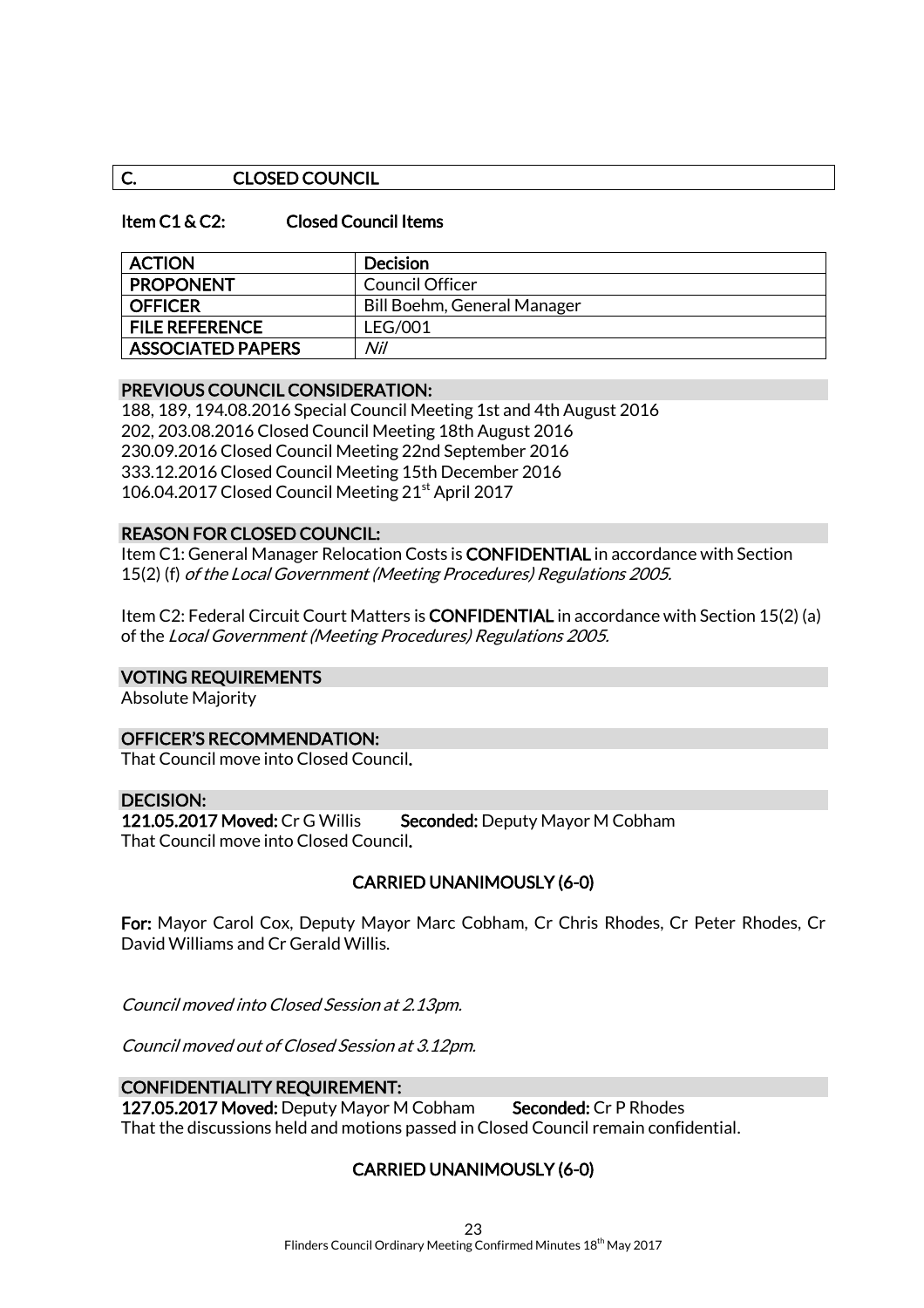For: Mayor Carol Cox, Deputy Mayor Marc Cobham, Cr Chris Rhodes, Cr Peter Rhodes, Cr David Williams and Cr Gerald Willis.

Cr Peter Rhodes left the meeting at 3.12pm.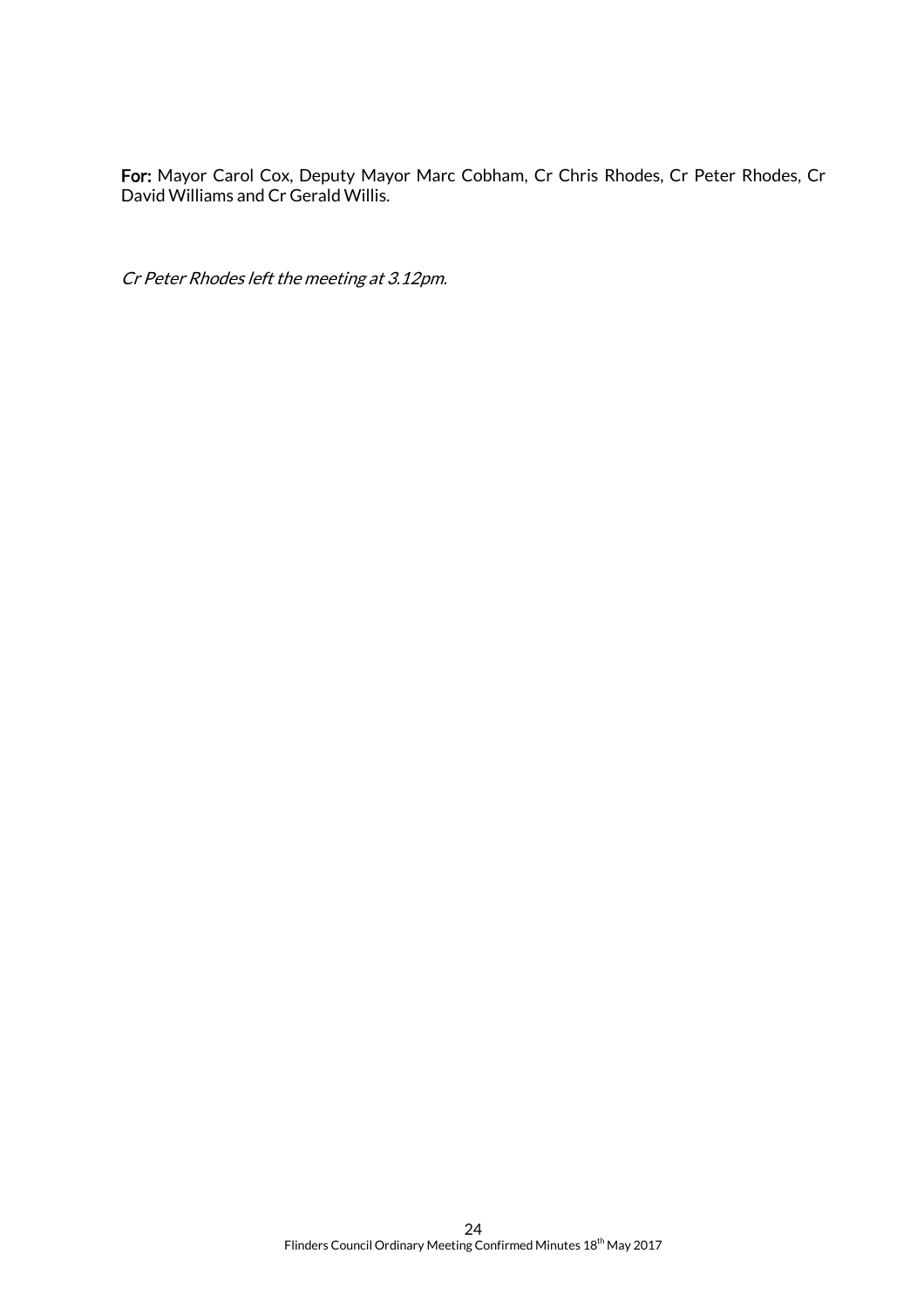#### Item B2: Community Grants 2016-17

| <b>ACTION</b>            | <b>Decision</b>                                               |  |  |
|--------------------------|---------------------------------------------------------------|--|--|
| <b>PROPONENT</b>         | <b>Council Officer</b>                                        |  |  |
| <b>OFFICER</b>           | <b>Bill Boehm, General Manager</b>                            |  |  |
| <b>FILE REFERENCE</b>    | FIN/0905                                                      |  |  |
| <b>ASSOCIATED PAPERS</b> | Annexure 5: Grant Applications (For Elected Member's<br>only) |  |  |

#### INTRODUCTION:

Volunteer groups are a vital component of the social fabric that makes up the Furneaux Community. Grants such as these are designed to assist these groups to remain viable and continue to provide services and activities to the broader community.

Regrettably their ability to raise adequate funding from within the community as well as pay for additional capital costs required to undertake their activities is limited and in previous years, the Council has provided the community with the opportunity to request financial assistance for local projects. This approach has been well supported and a further round of funding requests is now submitted for consideration.

#### PREVIOUS COUNCIL CONSIDERATION:

Community Grants are decided annually by Council.

#### OFFICER'S REPORT:

Notices were placed in the Island News and on the Council's website calling for community organisations to submit applications for funding via Council's Community Grant Scheme. Applications closed on the 24 $^{\rm th}$  April 2017.

| No. | Applicant                                                                                                                          | <b>The Project</b>                                                                  | Amount<br>Requested |
|-----|------------------------------------------------------------------------------------------------------------------------------------|-------------------------------------------------------------------------------------|---------------------|
|     | <b>Flinders Island Show</b><br>Entertainment for 2017 Show. Facility<br>Hire and Licence Fees.<br><b>Society</b>                   |                                                                                     | \$2,000             |
|     |                                                                                                                                    |                                                                                     |                     |
| 2   | <b>Lions Club of Flinders</b><br><b>Island</b>                                                                                     | Purchasing a heat pump for the Lions<br>Lodge Building, Whitemark.                  | \$2,000             |
|     |                                                                                                                                    |                                                                                     |                     |
| 3   | <b>Furneaux Group CWA</b><br><b>Rest Room Committee</b>                                                                            | Purchasing a glass sliding door for<br>Patrick St side of rest rooms,<br>Whitemark. | \$1,155             |
|     |                                                                                                                                    |                                                                                     |                     |
| 4   | <b>Friends of Bass Strait</b><br>Help with costs associated with bringing<br>volunteers to the Furneaux Islands.<br><b>Islands</b> |                                                                                     | \$2,200             |
|     |                                                                                                                                    |                                                                                     |                     |
| 5   | <b>Furneaux Field and Game</b><br>Association Inc.                                                                                 | Purchasing sashes for Furneaux Super<br>Shoot and Tas Championships.                | \$800               |

The following requests were received for consideration by Council: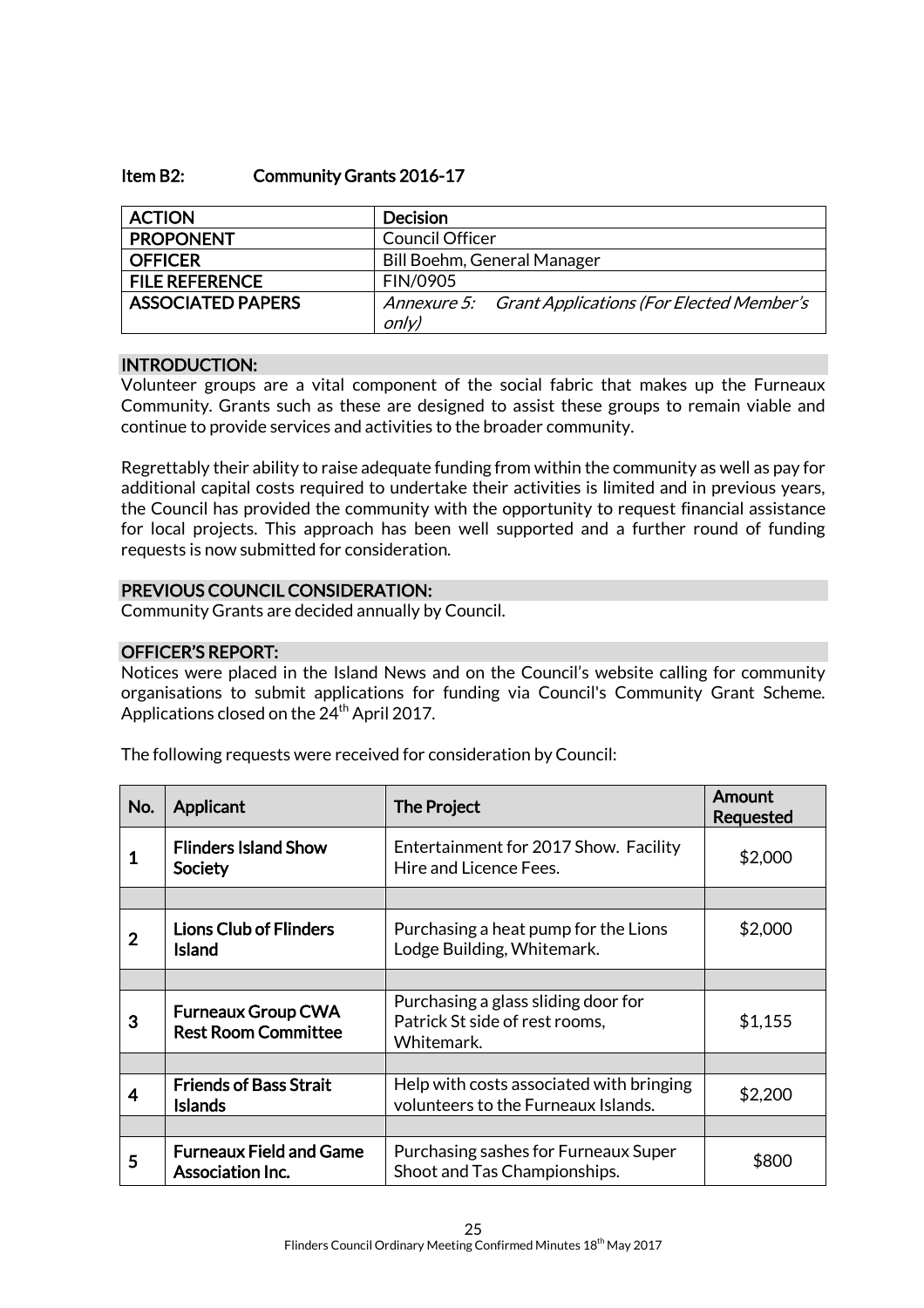| 6 | Machinery hire to maintain track.<br><b>Furneaux Islands</b><br>Financial assistance to cover permits,<br><b>Motocross Association</b><br>club affiliation and insurance. |                                            | \$10,821 |
|---|---------------------------------------------------------------------------------------------------------------------------------------------------------------------------|--------------------------------------------|----------|
|   |                                                                                                                                                                           |                                            |          |
|   |                                                                                                                                                                           | <b>TOTAL of all the Grant Applications</b> | \$18,976 |

## STATUTORY REQUIREMENT:

Local Government Act 1993

## POLICY/STRATEGIC IMPLICATIONS:

4.0 Strategic, Efficient and Effective Organisation - Responding to risks and opportunities.

- 4.2 Support processes, accountability and project delivery through transparent reporting. 4.2.3 Administrative support provided to Council.
	- 4.2.3.3 Deliver the Community Grants and Gunn Bequest funding program.

## BUDGET AND FINANCIAL IMPLICATIONS:

Minimal

## RISK/LIABILITY:

No foreseen risks

#### VOTING REQUIREMENTS:

Absolute Majority

#### OFFICER'S RECOMMENDATION:

That Council discuss this item (Community Grants 2017-18), under Section 22 (9) of the Local Government (Meeting Procedures) Regulations 2005.

## DECISION:

128.05.2017 Moved: Cr G Willis Seconded: Deputy Mayor M Cobham

That Council allocates the following grants under the 2017-18 Community Grants scheme:

| No.         | Applicant                                               | <b>The Project</b>                                                                  | Amount<br><b>Requested</b> | Amount<br>Awarded |
|-------------|---------------------------------------------------------|-------------------------------------------------------------------------------------|----------------------------|-------------------|
|             | <b>Flinders Island Show</b><br>Society                  | Entertainment for 2017 Show.<br>Facility Hire and Licence Fees.                     | \$2,000                    | \$2,000           |
|             |                                                         |                                                                                     |                            |                   |
| $\mathbf 2$ | <b>Lions Club of Flinders</b><br><b>Island</b>          | Purchasing a heat pump for the<br>Lions Lodge Building,<br>Whitemark.               | \$2,000                    | \$1,500           |
|             |                                                         |                                                                                     |                            |                   |
| 3           | <b>Furneaux Group CWA</b><br><b>Rest Room Committee</b> | Purchasing a glass sliding door<br>for Patrick St side of rest<br>rooms, Whitemark. | \$1,155                    | \$1,155           |
|             |                                                         |                                                                                     |                            |                   |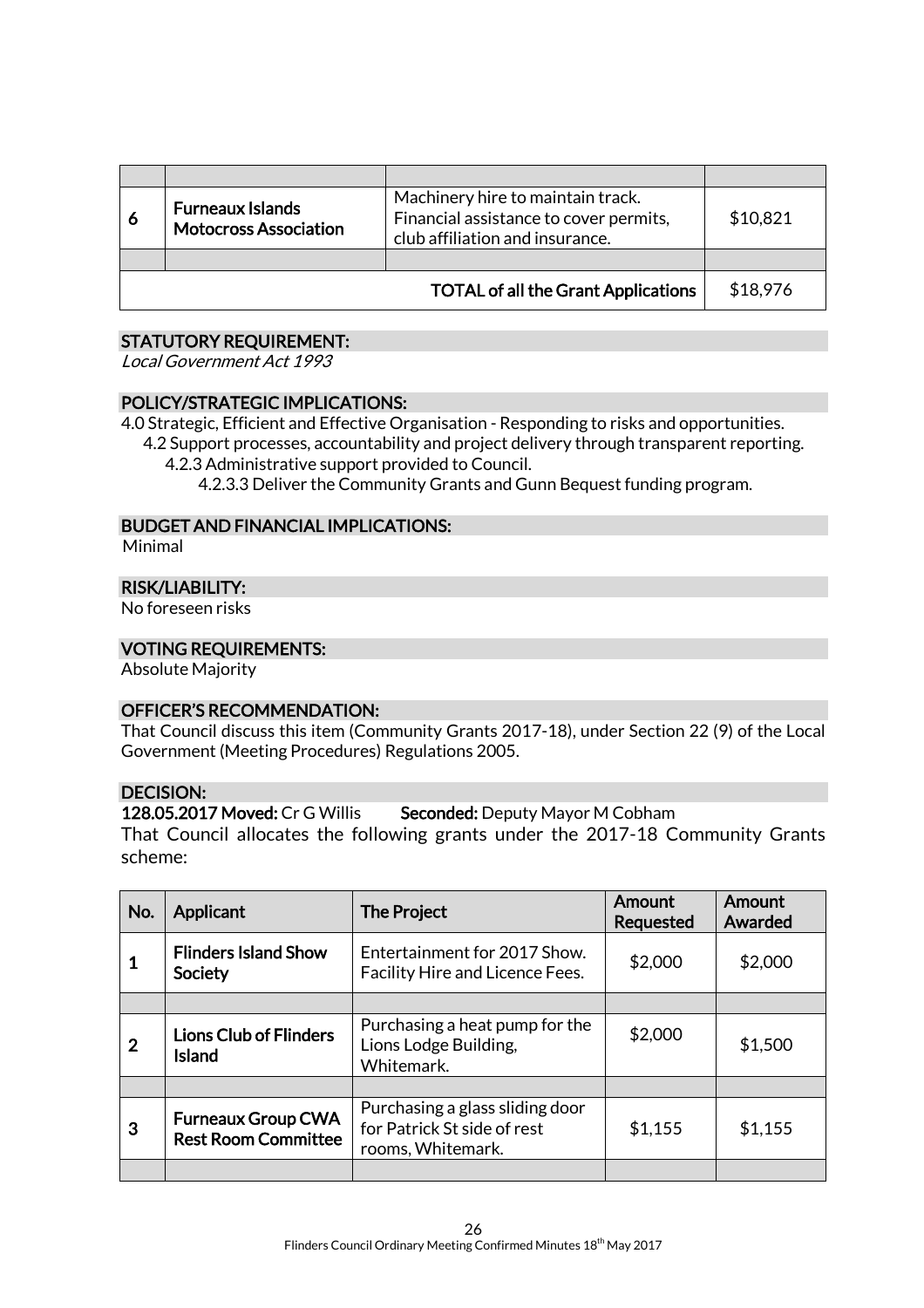| 4                    | <b>Friends of Bass Strait</b><br><b>Islands</b>            | Help with costs associated with<br>bringing volunteers to the<br>Furneaux Islands.                                | \$2,200  | \$1,500 |
|----------------------|------------------------------------------------------------|-------------------------------------------------------------------------------------------------------------------|----------|---------|
|                      |                                                            |                                                                                                                   |          |         |
| 5                    | <b>Furneaux Field and</b><br><b>Game Association Inc.</b>  | Purchasing sashes for Furneaux<br>Super Shoot and Tas<br>Championships.                                           | \$800    | \$800   |
|                      |                                                            |                                                                                                                   |          |         |
| 6                    | <b>Furneaux Islands</b><br><b>Motocross</b><br>Association | Machinery hire to maintain<br>track. Financial assistance to<br>cover permits, club affiliation<br>and insurance. | \$10,821 | \$1,000 |
|                      |                                                            |                                                                                                                   |          |         |
| <b>TOTAL AWARDED</b> |                                                            |                                                                                                                   | \$7,955  |         |

## CARRIED UNANIMOUSLY (6-0)

For: Mayor Carol Cox, Deputy Mayor Marc Cobham, Cr Chris Rhodes, Cr Peter Rhodes, Cr David Williams and Cr Gerald Willis.

Cr P Rhodes rejoined the meeting at 3.18pm.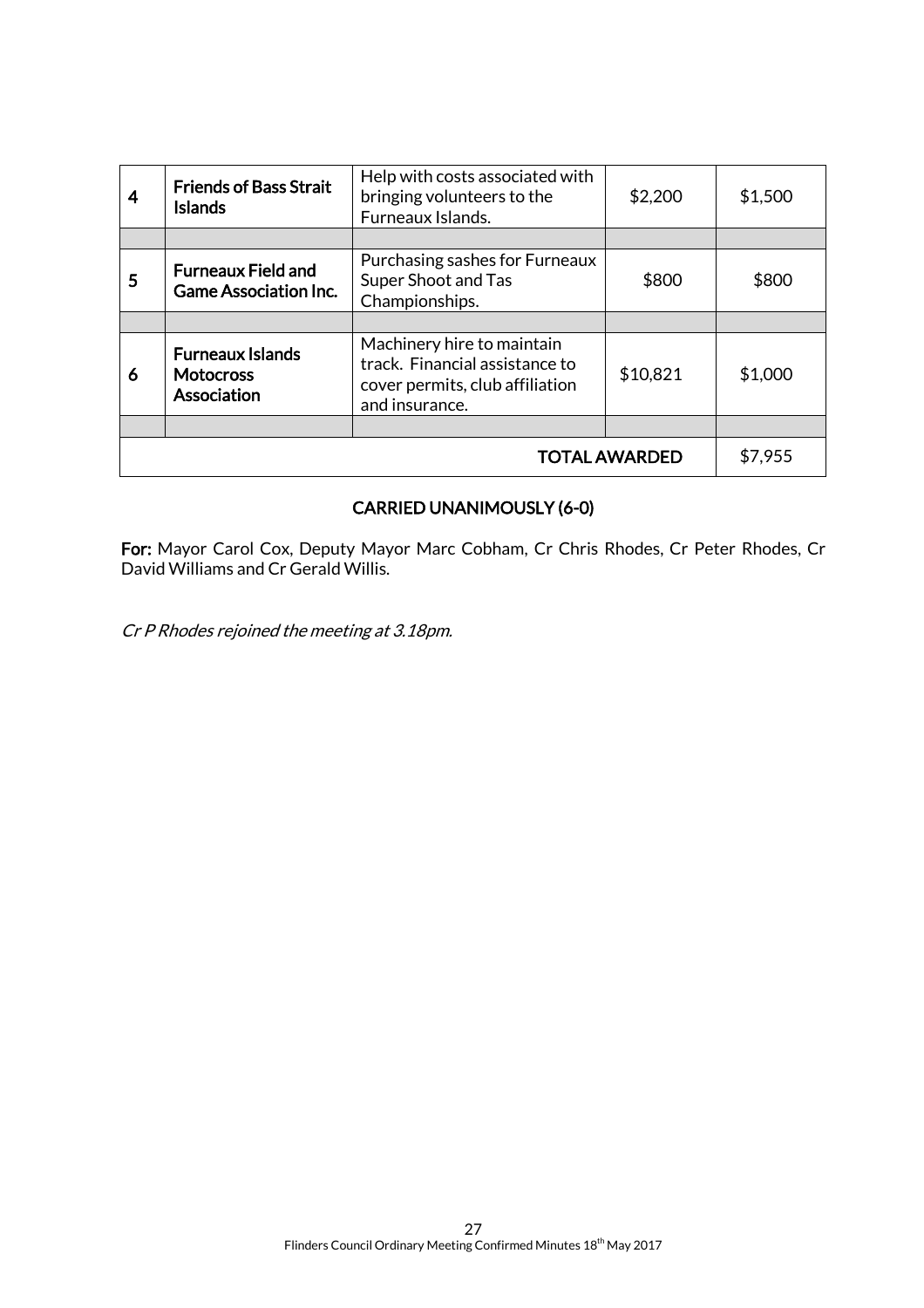## Item B3: Gunn Bequest Grants 2016-17

| <b>ACTION</b>            | <b>Decision</b>                                               |
|--------------------------|---------------------------------------------------------------|
| <b>PROPONENT</b>         | <b>Council Officer</b>                                        |
| <b>OFFICER</b>           | Bill Boehm, General Manager                                   |
| <b>FILE REFERENCE</b>    | FIN/1600                                                      |
| <b>ASSOCIATED PAPERS</b> | Annexure 6: Grant Applications (For Elected Member's<br>only) |

#### INTRODUCTION:

The Gunn Bequest is annually allocated to sporting groups on the Island for the promotion or facilitation of sporting activities for the general population.

## PREVIOUS COUNCIL CONSIDERATION:

Gunn Bequest Grants decided annually by Council.

#### OFFICER'S REPORT:

Notices were placed in the Island News and on the Council's website calling for sporting clubs to submit applications for funding via Council's Gunn Bequest Grants scheme. Applications closed on 24<sup>th</sup> April 2017.

The total amount held in trust for the Gunn Bequest is \$109,339 and the estimated interest to be earned on the account for the 2016/17 financial year will be \$3,000. As per Council's decision when the bequest was received in 1985, only 50% of maturing interest is to be distributed as grants and the remainder is to be reinvested.

Therefore, the available amount for distribution this year is \$1,500. The total amount applied for by Sporting Clubs exceeds the funds available.

The following requests were received for consideration by Council:

| No.            | Applicant                                                                                                                          | <b>The Project</b>                                                                                           | Amount<br><b>Requested</b> |
|----------------|------------------------------------------------------------------------------------------------------------------------------------|--------------------------------------------------------------------------------------------------------------|----------------------------|
| $\mathbf 1$    | <b>Flinders Island Pony and</b><br>Two return airfares from Launceston to<br><b>Riding Club</b><br>Flinders Island for instructor. |                                                                                                              | \$740                      |
|                |                                                                                                                                    |                                                                                                              |                            |
| $\overline{2}$ | <b>Flinders Island Harriers Inc.</b>                                                                                               | Part financial assistance in using race tie<br>contactors from Oztiming for Flinders Is<br>Running Festival. | \$1,000                    |
|                |                                                                                                                                    |                                                                                                              |                            |
| 3              | <b>Flinders Island Netball</b><br>Association                                                                                      | Purchase of new netball bibs and balls.                                                                      | \$329.94                   |
|                |                                                                                                                                    |                                                                                                              |                            |
| 4              | <b>Flinders Island Netball</b><br>Group                                                                                            | Support for airfares for team, coaches<br>and players for clinics and umpires for<br>games in September.     | \$8,500                    |
|                |                                                                                                                                    |                                                                                                              |                            |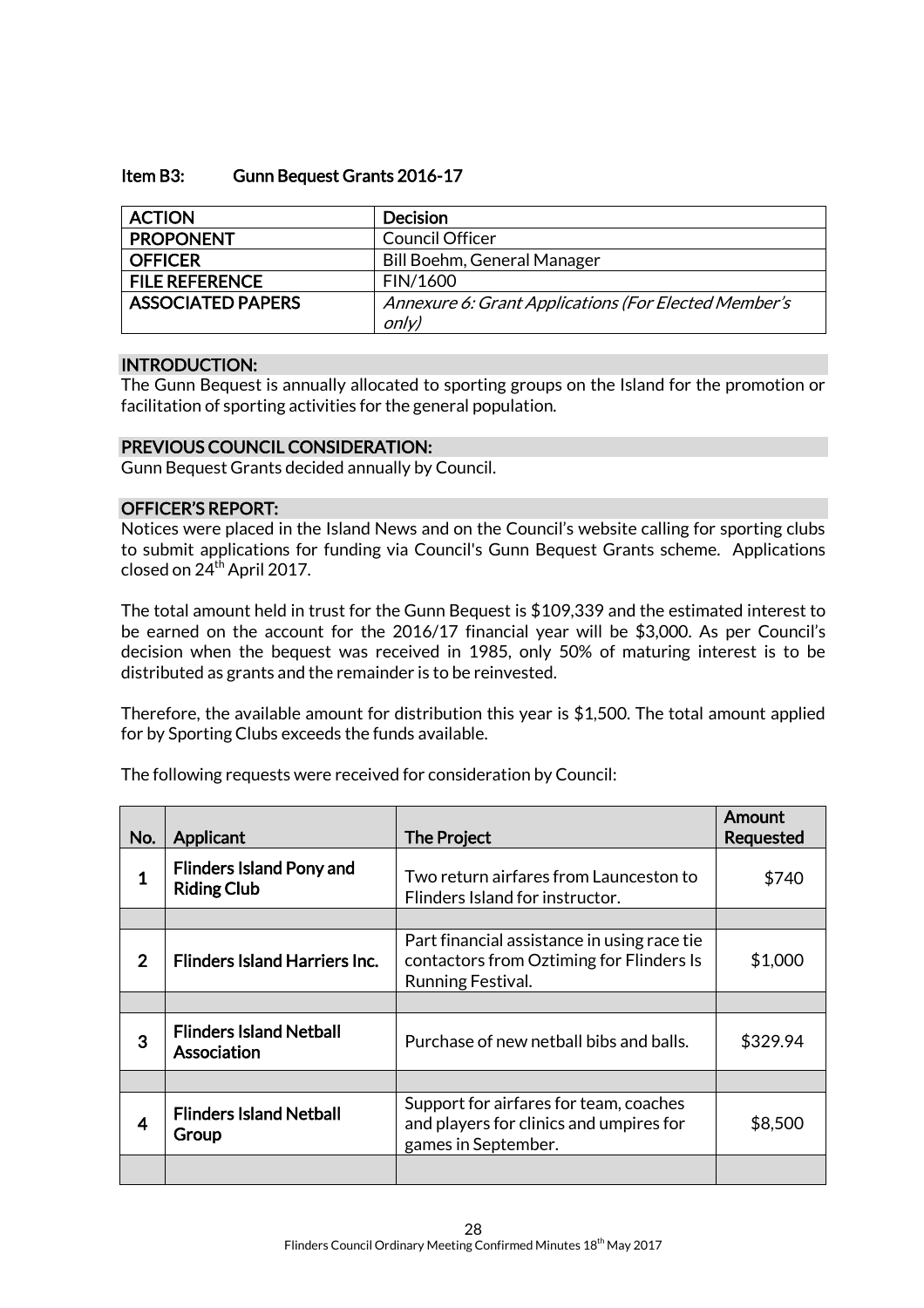| 5 | <b>Flinders Island Golf Club</b>                            | Part financial assistance for purchasing a<br>Husqvarna mower.                                                | \$2,500     |
|---|-------------------------------------------------------------|---------------------------------------------------------------------------------------------------------------|-------------|
|   |                                                             |                                                                                                               |             |
| 6 | <b>Furneaux Field &amp; Game</b><br><b>Association Inc.</b> | Purchase $2^{nd}$ and $3^{rd}$ place medallions for<br>the Furneaux Super Shoot and Tas<br>Championships.     | \$172       |
|   |                                                             |                                                                                                               |             |
|   | <b>Furneaux Islands Motocross</b><br>Association            | Machinery hire to maintain track.<br>Financial assistance to cover permits,<br>club affiliation and insurance | \$10,821    |
|   |                                                             |                                                                                                               |             |
|   |                                                             | <b>TOTAL of all Applications</b>                                                                              | \$24,062.94 |

## STATUTORY REQUIREMENT:

Local Government Act 1993

#### POLICY/STRATEGIC IMPLICATIONS:

4.0 Strategic, Efficient and Effective Organisation - Responding to risks and opportunities.

4.2 Support processes, accountability and project delivery through transparent reporting. 4.2.3 Administrative support provided to Council.

4.2.3.3 Deliver the Community Grants and Gunn Bequest funding program.

#### BUDGET AND FINANCIAL IMPLICATIONS:

Minimal

#### RISK/LIABILITY:

No foreseen risks

#### VOTING REQUIREMENTS:

Absolute Majority

#### OFFICER'S RECOMMENDATION:

That Council discuss this item (Gunn Bequest Grants 2017-198), under Section 22 (9) of the Local Government (Meeting Procedures) Regulations 2005.

#### DECISION:

129.05.2017 Moved: Cr G Willis Seconded: Deputy Mayor M Cobham That Council allocates the following grants under the 2017-18 Gunn Bequest scheme and that for this year only Council has allocated greater than 50% of the interest earned on the Gunn Bequest account:

| No. | Applicant                                      | <b>The Project</b>                                                           | Amount<br>Requested | Amount<br>Awarded |
|-----|------------------------------------------------|------------------------------------------------------------------------------|---------------------|-------------------|
|     | <b>Flinders Island Pony</b><br>and Riding Club | Two return airfares from<br>Launceston to Flinders Island for<br>instructor. | \$740               | \$370             |
|     |                                                |                                                                              |                     |                   |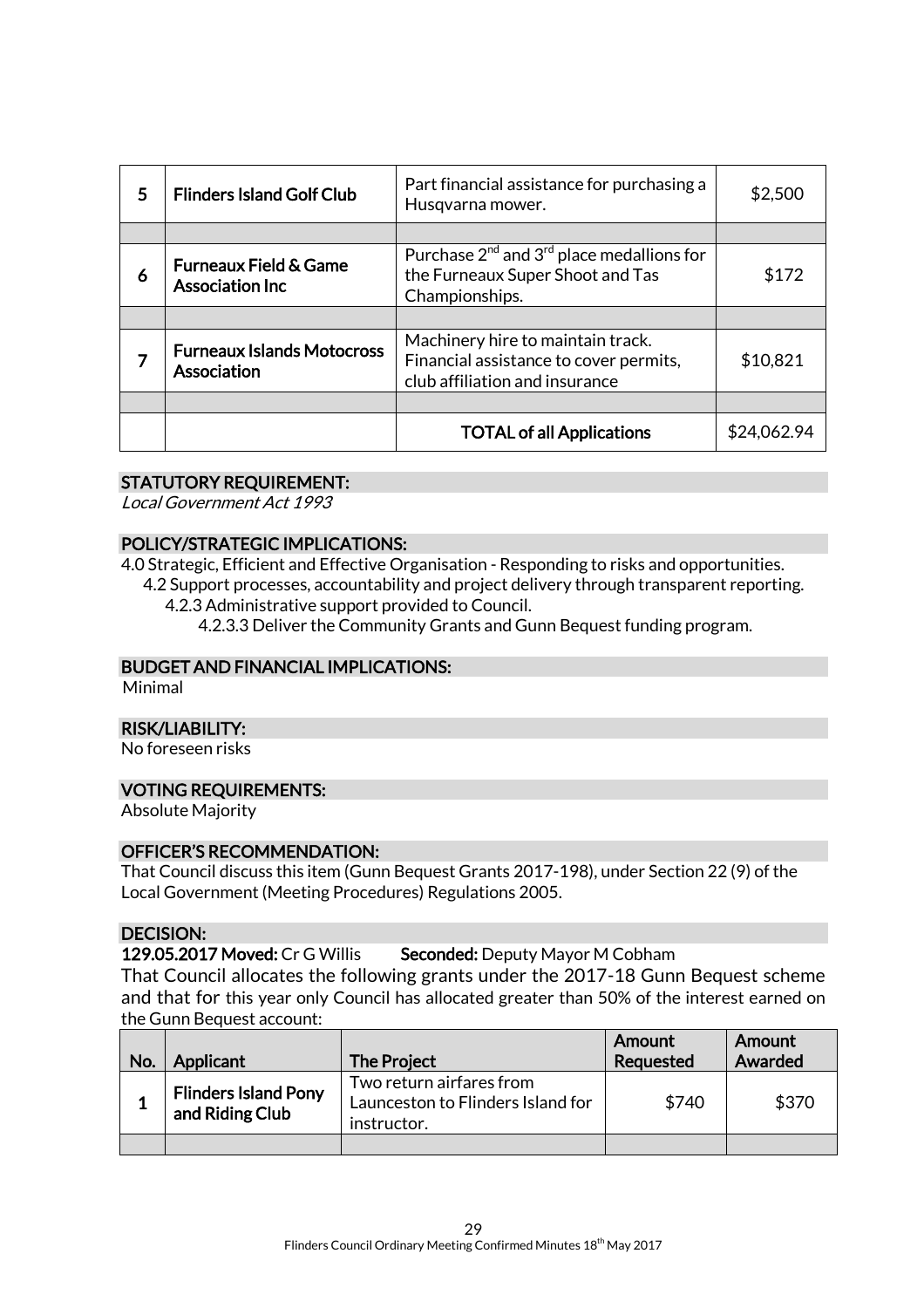| $\overline{2}$                   | <b>Flinders Island</b><br>Harriers Inc.                       | Part financial assistance in using<br>race tie contactors from<br>Oztiming for Flinders Is Running<br>Festival.            | \$1,000    | \$750    |
|----------------------------------|---------------------------------------------------------------|----------------------------------------------------------------------------------------------------------------------------|------------|----------|
|                                  |                                                               |                                                                                                                            |            |          |
| 3                                | <b>Flinders Island</b><br><b>Netball Association</b>          | Purchase of new netball bibs and<br>balls.                                                                                 | \$329.94   | \$329.94 |
|                                  |                                                               |                                                                                                                            |            |          |
| 4                                | <b>Flinders Island</b><br><b>Netball Group</b>                | Support for airfares for team,<br>coaches and players for clinics<br>and umpires for games in<br>September.                | \$8,500    | \$370    |
|                                  |                                                               |                                                                                                                            |            |          |
| 5                                | <b>Flinders Island Golf</b><br>Club                           | Part financial assistance for<br>purchasing a Husqvarna mower.                                                             | \$2,500    | \$500    |
|                                  |                                                               |                                                                                                                            |            |          |
| 6                                | <b>Furneaux Field &amp;</b><br><b>Game Association</b><br>Inc | Purchase 2 <sup>nd</sup> and 3 <sup>rd</sup> place<br>medallions for the Furneaux<br>Super Shoot and Tas<br>Championships. | \$172      | \$172    |
|                                  |                                                               |                                                                                                                            |            |          |
| 7                                | <b>Furneaux Islands</b><br><b>Motocross</b><br>Association    | Machinery hire to maintain track.<br>Financial assistance to cover<br>permits, club affiliation and<br>insurance           | \$10,821   | Nil      |
|                                  |                                                               |                                                                                                                            |            |          |
| <b>TOTAL AWARDED</b>             |                                                               |                                                                                                                            | \$2,491.94 |          |
| <b>CARRIED UNANIMOUSLY (6-0)</b> |                                                               |                                                                                                                            |            |          |